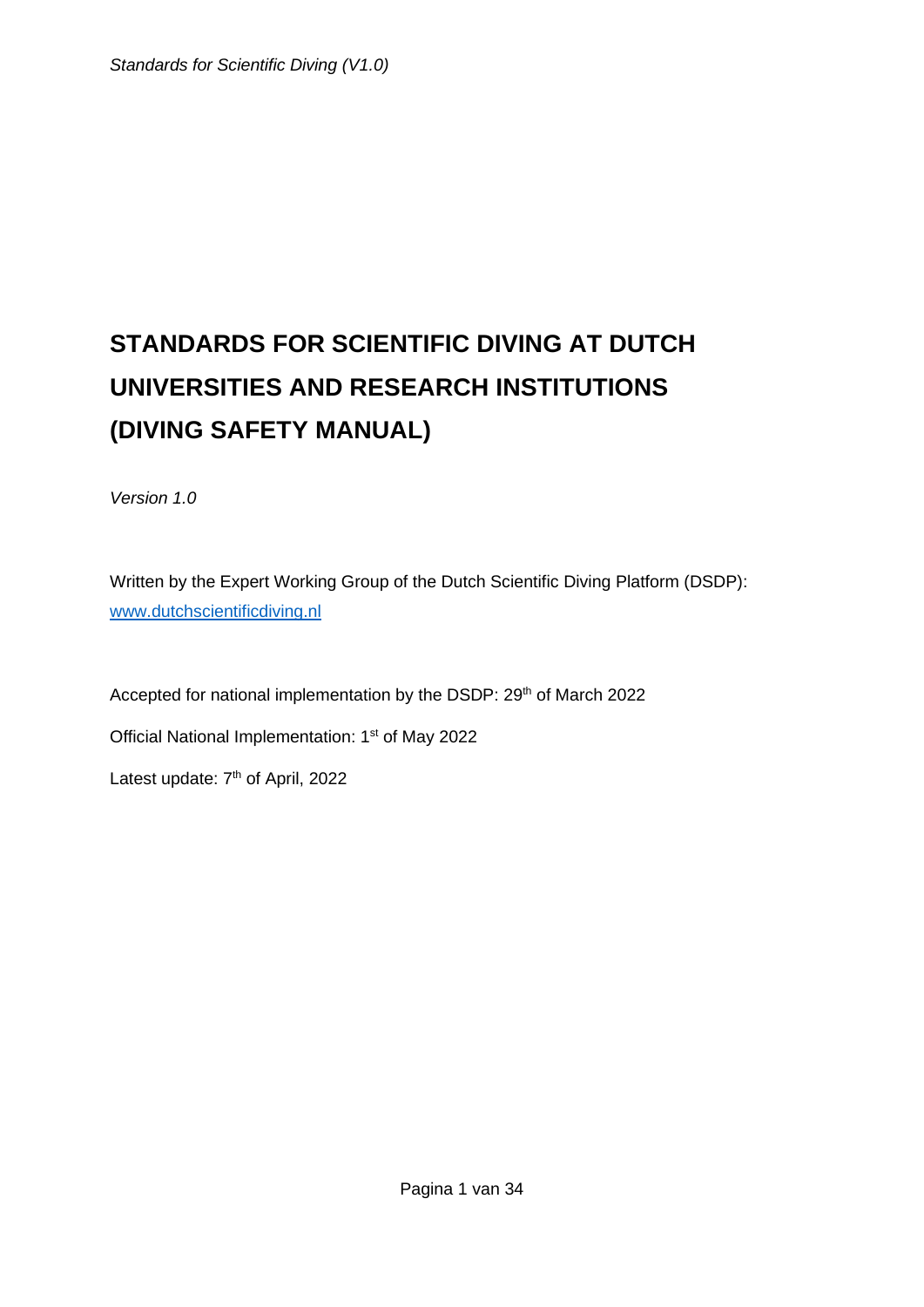# Contents

| DSDP-2: DIVER REGISTRATION: CERTIFICATION, MEDICAL FILE & EQUIPMENT 26 |
|------------------------------------------------------------------------|
|                                                                        |
|                                                                        |
| APPENDIX 3: EUROPEAN PANEL FOR OCCUPATIONAL SCIENTIFIC DIVING          |
| APPENDIX 4: CONDITIONS WHICH MAY DISQUALIFY CANDIDATES FROM DIVING 34  |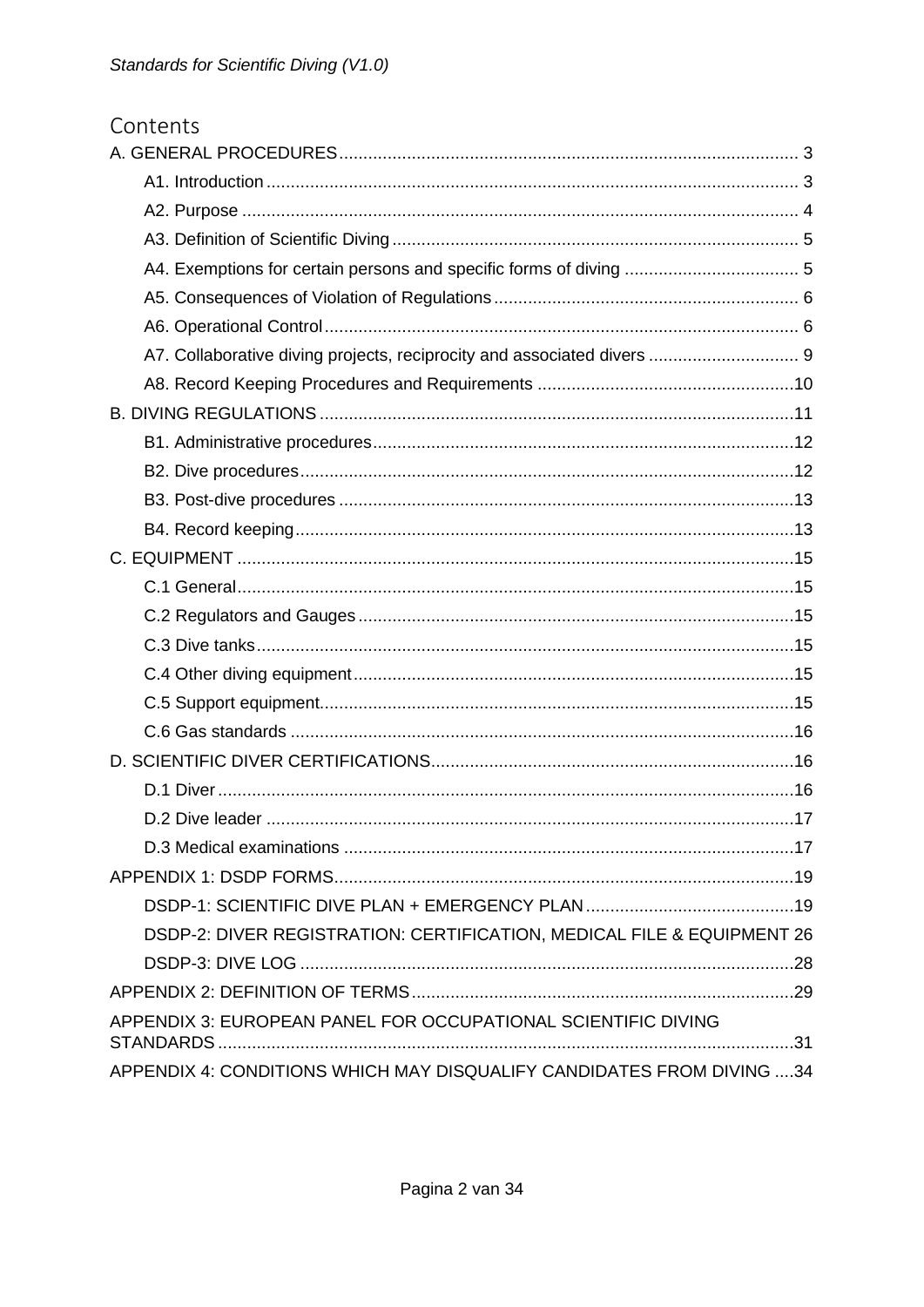# <span id="page-2-0"></span>**A. GENERAL PROCEDURES**

# <span id="page-2-1"></span>**A1. Introduction**

Dutch Universities and other research institutions have been involved in diving research around the world since the early 1970's. The number of researchers that partakes in diving research has grown since and many courses taught at universities now include diving research as part of the curriculum. In the Dutch Working Conditions Act (Arbowet<sup>1</sup>) no reference is made to working under pressure or while working underwater. Regulations for work involving diving have however been included in the "Arbeidsomstandighedenbesluit"<sup>2</sup> starting at "Afdeling 5. Werken onder overdruk". These regulations foremost apply to commercial diving, typical in e.g., the offshore industry. Diving for research purposes, however, fundamentally differs from working as a commercial diver, and as such the regulations that apply for the latter are often irrelevant to diving for research purposes for Scientific Diving. As a consequence, specific regulations for Scientific Diving are currently largely lacking, which could result in unclear requirements, responsibilities, and protocols required to ensure safe working conditions for the growing number of scientific divers at Dutch universities and research institutes.

Dutch universities and research institutes, including Wageningen University & Research (WUR), Royal Netherlands Institute for Sea Research (NIOZ), Naturalis Biodiversity Center (NBC), University of Amsterdam (UvA), Van Hall Larenstein, University of Applied Sciences (VHL) and the University of Groningen (RUG), have therefore recently expressed a strong desire to develop transparent rules and regulations for Scientific diving in the Netherlands to remedy the current unclarities in this regard and have founded the Dutch Scientific Diving Platform (DSDP). The DSDP strives towards defining a clear framework outlining obligations, requirements and procedures that allow responsible and safe Scientific Diving practices at Dutch universities and research institutes.

This document therefore represents the first draft to come to minimal safety standards developed by the DSDP for Scientific Diving at the present day. This document should be continuously updated to include and reflect new developments relevant to Scientific Diving.

<sup>1</sup> https://wetten.overheid.nl/BWBR0010346/2020-12-01

<sup>2</sup> https://wetten.overheid.nl/BWBR0008498/2021-01-01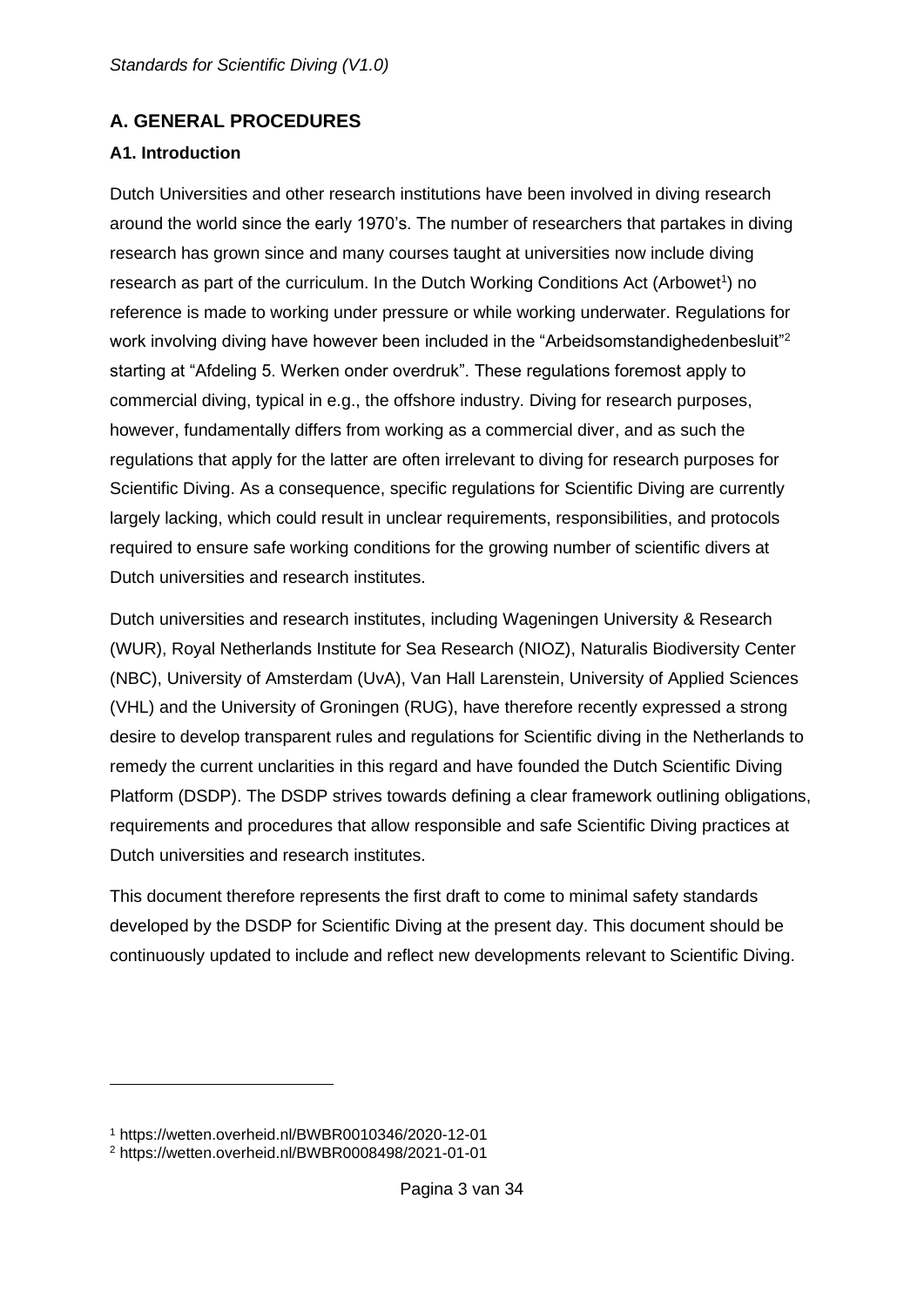It is the DSDP's intend to ensure that the standards presented in this document will eventually become part of the Dutch Labor Law (ARBO wetgeving) as is already the case in 11 other European countries<sup>3</sup>.

The Scientific Diving Standards that are provided in this document have been compiled in collaboration with representatives of all aforementioned Dutch academic institutions (the DSDP working group), academics currently involved in diving research, dive safety, work safety-, legal and organizational experts. These Scientific Diving Standards also fulfill the minimum requirements for internationally recognized Scientific Diving certifications, namely those of a European Scientific Diver (ESD) and Advanced European Scientific Diver (AESD).

Institute regulations and guidelines specific to its own diving program can be provided in an institute-specific addendum<sup>4</sup>.

#### <span id="page-3-0"></span>**A2. Purpose**

The purpose of these Scientific Diving Standards is to ensure Scientific Diving takes place in a manner that will ensure safe working conditions and maximize the protection of scientific divers from accidental injury and/or illness. Secondly, they serve to define minimal standards for training and certification that will allow research collaborations among Dutch and international research institutes that adhere to the same or comparable standards. These standards are drafted, revised annually (when necessary), and approved by the Dutch Scientific Diving Platform (DSDP). These standards then serve as the foundation for an organization's diving program that is overseen and organized through an organization's Diving Control Board (DCB). Meeting the minimum standards defined in this manual is a requirement for organizations to become a member of the Dutch Scientific Diving Platform (DSDP) and take part in Scientific Diving activities in the Netherlands.

The Scientific Diving Standards provide (1) minimum standards for research organizations that want to establish a Scientific Diving program, (2) standards on how to conduct such Scientific Diving programs, and (3) the basic regulations and procedures to maximize persons' safety during Scientific Diving operations.

<sup>3</sup> https://www.esdpanel.eu/

<sup>4</sup> The institute-specific addendum is provided by the employer or host organization and should be used together with the Standards for Scientific Diving manual (see A6).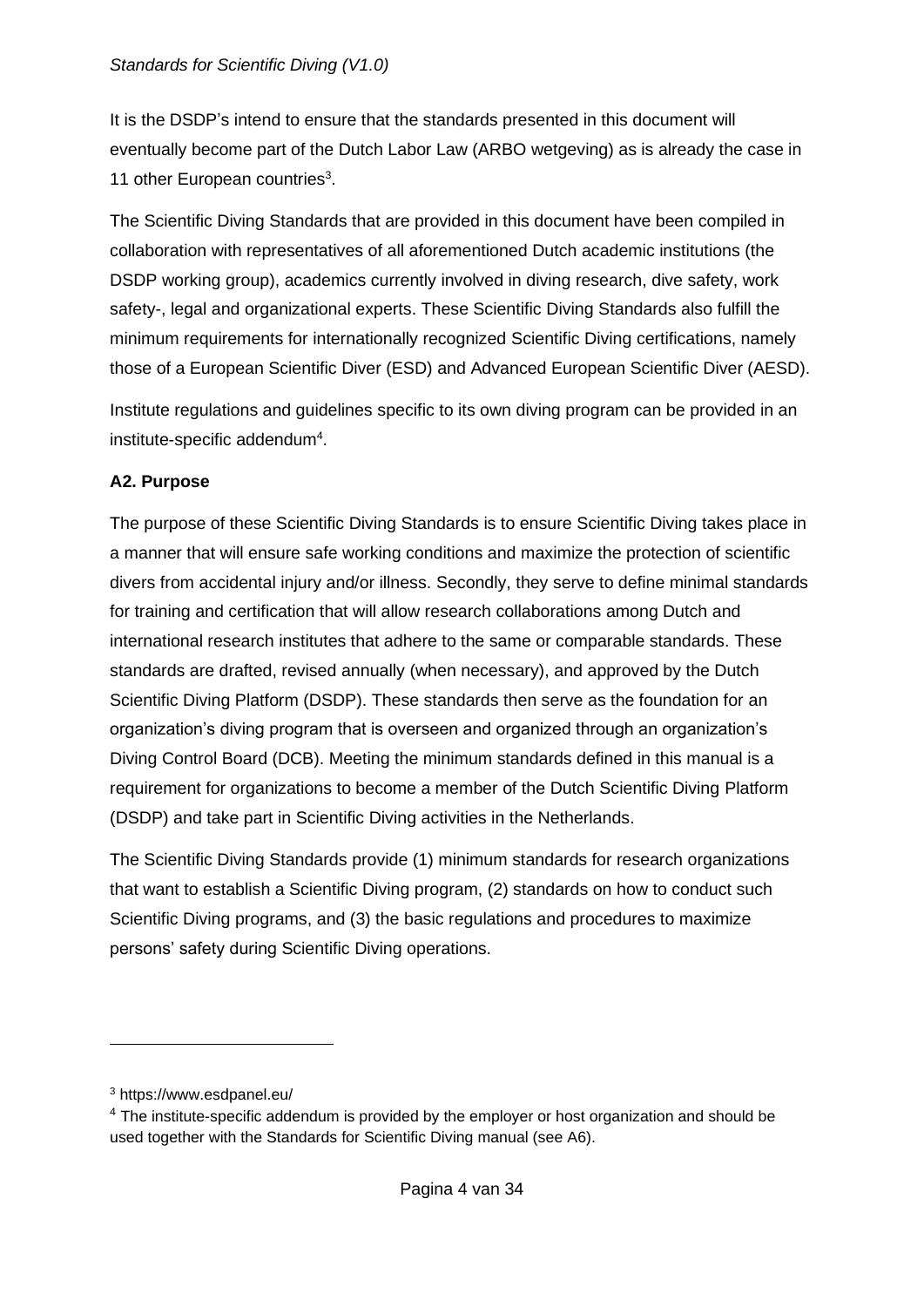The Dutch Scientific Diving Platform (DSDP) is always available for information or help to anyone involved in academic diving programs in the Netherlands.

# <span id="page-4-0"></span>**A3. Definition of Scientific Diving**

Scientific Diving is defined following the definition of the American Association of Underwater Scientists (AAUS) as:

"Diving performed solely as a necessary part of a scientific, research, or educational activity by employees whose sole purpose for diving is to perform scientific research tasks. Scientific Diving does not include performing any tasks usually associated with commercial diving, such as: Placing or removing heavy objects underwater, inspection of pipelines and similar objects, construction, demolition, cutting or welding, or the use of explosives."

In other words, scientific divers are scientists or scientists-in-training that observe and gather scientific data while SCUBA-diving. They do not engage in construction and trouble-shooting tasks associated with commercial diving. Scientific Diving focusses on gathering data or collecting samples using recreational diving technology, tools and procedures (e.g., register observations, deploy sensors and sampling equipment with a maximum in-water weight of less than 20 kg, use of mechanical/electrical hand tools).

This Scientific Diving protocol is not applicable when commercial certificates are specifically required such as e.g., offshore wind farms and oil and gas platforms, even if only light underwater work is performed.

# <span id="page-4-1"></span>**A4. Exemptions for certain persons and specific forms of diving**

Students (MSc and BSc) are exempted from the rules and regulations in the "Arbeidsomstandighedenbesluit" (Art. 6.31. Duikarbeid leerlingen en studenten). Students from educational institutions are allowed to take part in diving activities when they (1) have obtained a recreational dive certification and when diving activities (2) are for the purpose of scientific research, (3) involve "light work", and (4) are conducted as part of a buddy or a dive-team. Additional regulations can be implemented by Ministerial regulation ("ministeriële regeling"). While students are exempted, definitions are required to define what constitutes "light work" and what level of certification is required to avoid subjective interpretations of such terms. These definitions can be incorporated in a future version of these standards. The standards presented in this document hence apply to the staff of research institutes, PhD candidates (AiO's, OiO's) and postdoctoral fellows.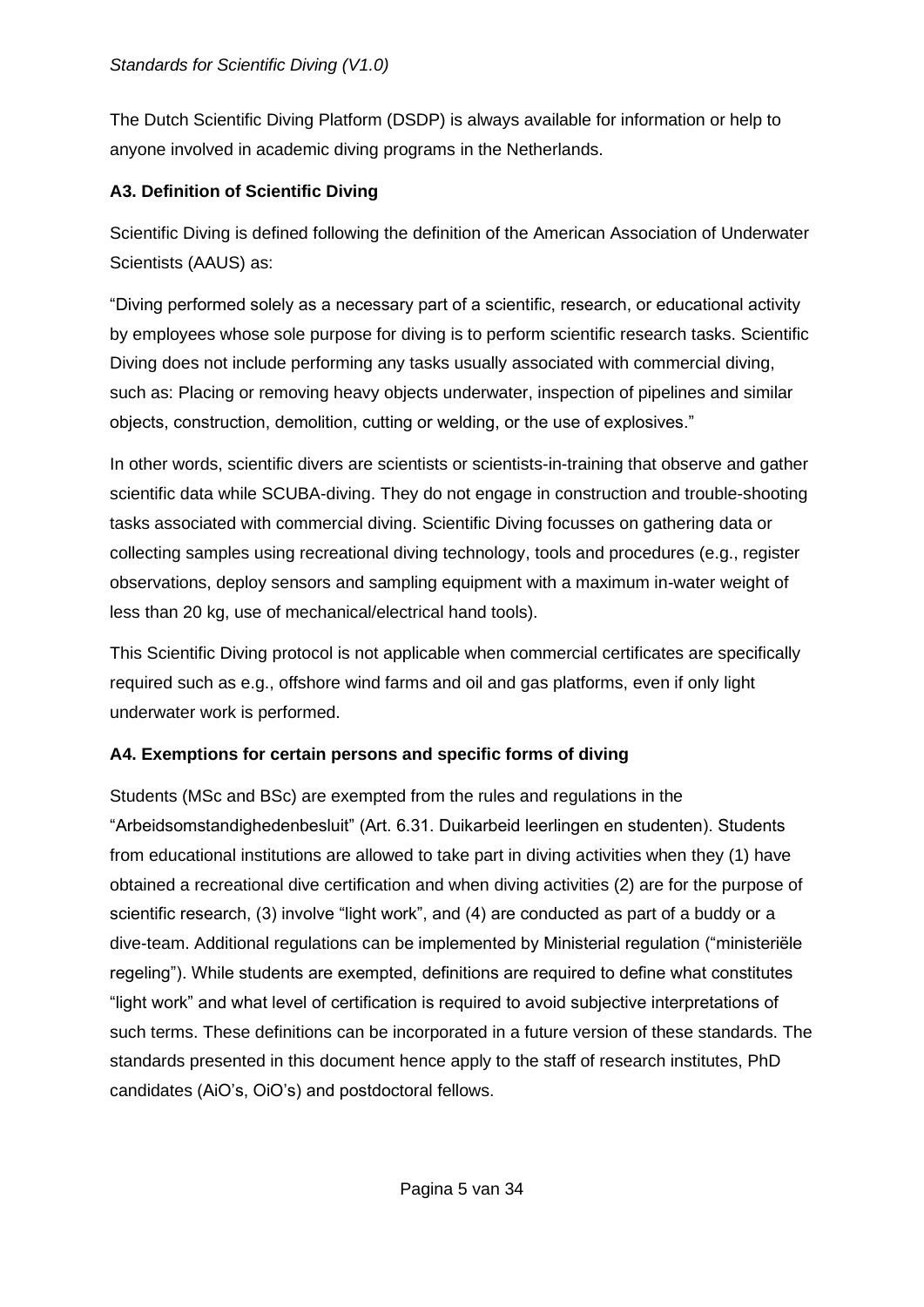#### *Standards for Scientific Diving (V1.0)*

This protocol does not apply to or provides guidelines for the following types of diving:

- decompression diving
- NITROX diving
- diving deeper than 40 m
- mixed gas diving
- solo-diving
- blue water diving
- ice and polar diving
- $\bullet$  diving at altitude ( $>$  300 m)
- cave diving
- rebreather diving
- saturation diving
- surface supplied forms of diving (e.g., snuba)

# <span id="page-5-0"></span>**A5. Consequences of Violation of Regulations**

Failure to comply with the regulations of this diving safety protocol may be cause for the restriction or revocation of the diver's Scientific Diving authorization by the diver's employer or host organization.

#### <span id="page-5-1"></span>**A6. Operational Control**

An institutional diving program is characterized by (1) a diving safety manual which includes at a minimum: procedures covering all diving operations specific to the program; procedures for emergency care, including recompression and evacuation; and criteria for diver training and certification, and (2) a Diving Control Board (DCB) that can approve and monitor diving projects, review and revise the diving safety manual, assure compliance with the manual, certify the depths to which a diver has been trained, take disciplinary action for unsafe practices and, assure adherence to the buddy system (a diver is accompanied by and is in continuous contact with another diver in the water) for SCUBA diving.

Each institute with a Scientific Diving Program shall ensure that its personnel adhere to the standards described in this document and fulfill the administrative obligations that result from it. The standards herein should be adhered to regardless of where diving research takes place. If an organization conducts specific diving activities that are not explicitly covered in this manual, the organization should add relevant regulations and guidelines specific to its own diving program to this manual (institute-specific addendum) so that these additional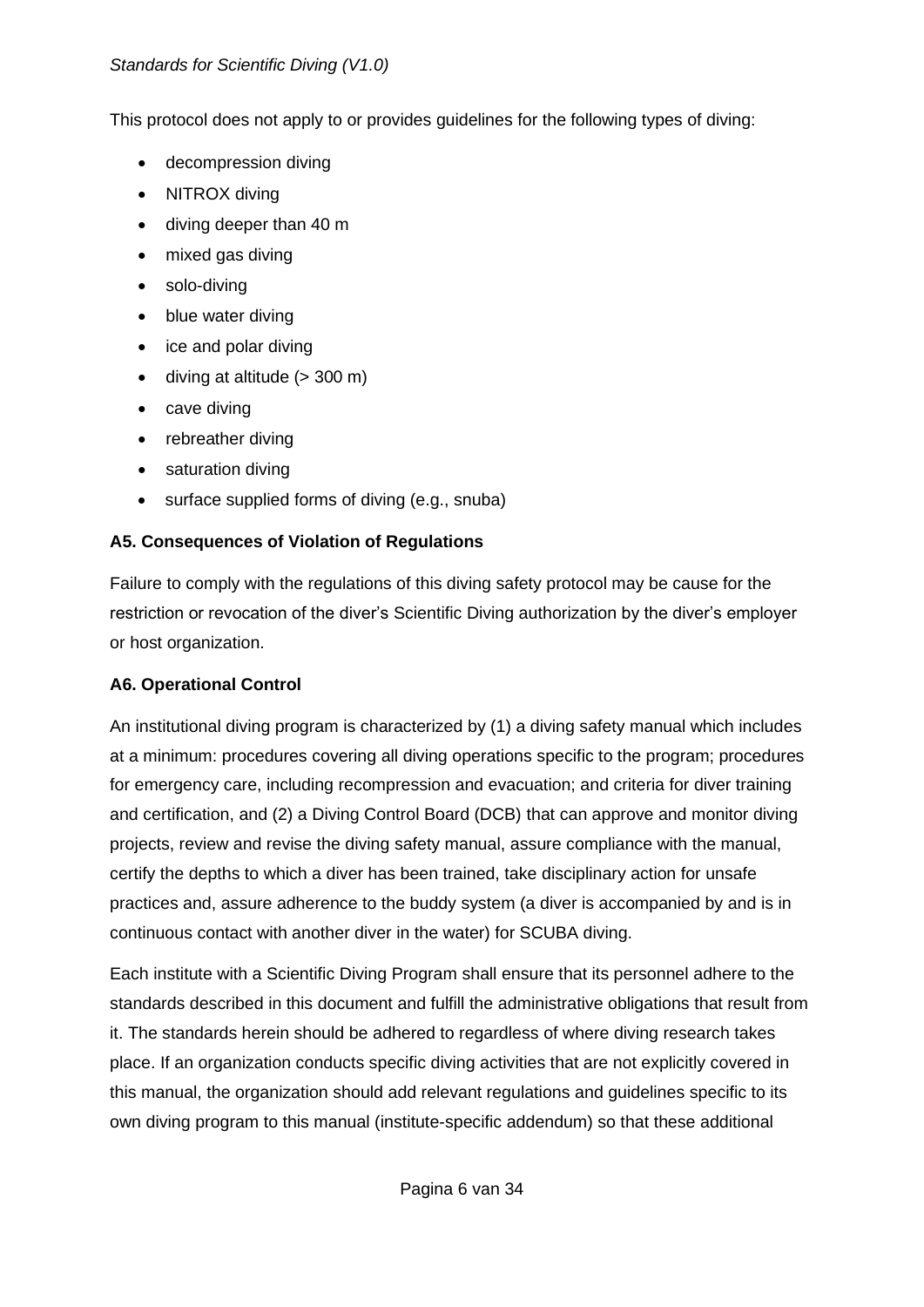specifications meet or exceed those in this manual. Additions need to be approved by the Dutch Scientific Diving Platform (DSDP).

An employer is ultimately responsible for all diving activities taking part under its auspices by its employees and students. An employer shall minimize the risks associated with diving activities (1) by endorsing the guidelines and procedures in this document, (2) pay for all costs associated with obtaining, maintaining, or servicing dive gear, (3) pay for medical exams to ensure employees are fit to dive, (4) provide accident and liability insurances for those conducting research diving under its auspices and (5) cover costs associated with all training that might be necessary to safely conducting Scientific Diving projects, including medical training.

#### **A6.1 The Diving Control Board (DCB)**

The Diving Control Board (DCB) oversees and approves all Scientific Diving activities conducted by employees of an organization (e.g., universities, research institutes). The DCB consists of (at minimum) one chairperson, i.e., the Diving Safety Officer (DSO), appointed by the responsible administrative officer, with the advice and counsel of the DCB, and two active scientific divers. A DSO should have at least 3 years of experience with all aspects of Scientific Diving (i.e., engaged in sustained or successive scientific diving activities during the past three years) and can also be an inactive researcher with previous experience. Alternative membership of the board (e.g., adding an organization's safety expert) can be defined by an organization's own procedures. Within an organization, the DCB has absolute authority over the Scientific Diving program's operations. The DCB can delegate aspects of an organization's diving program (e.g., record keeping) to other entities within an organization (e.g., HR department, an organization's own dive training program).

The DCB must:

- Establish operational procedures (when necessary) beyond those described in this manual to address an organization's specific needs and concerns.
- Approve Scientific Diving projects conducted by the organization's employees.
- Annually, and based on each year's experience, review and if necessary, recommend revisions of this manual to the Dutch Scientific Diving Platform (DSDP).
- Ensure compliance with the procedures outlined in this safety manual and investigate diving incidents or violations of an organizations diving related procedures.
- Approve the depth to which a diver is authorized to dive.
- Take disciplinary action when divers engage in unsafe practices.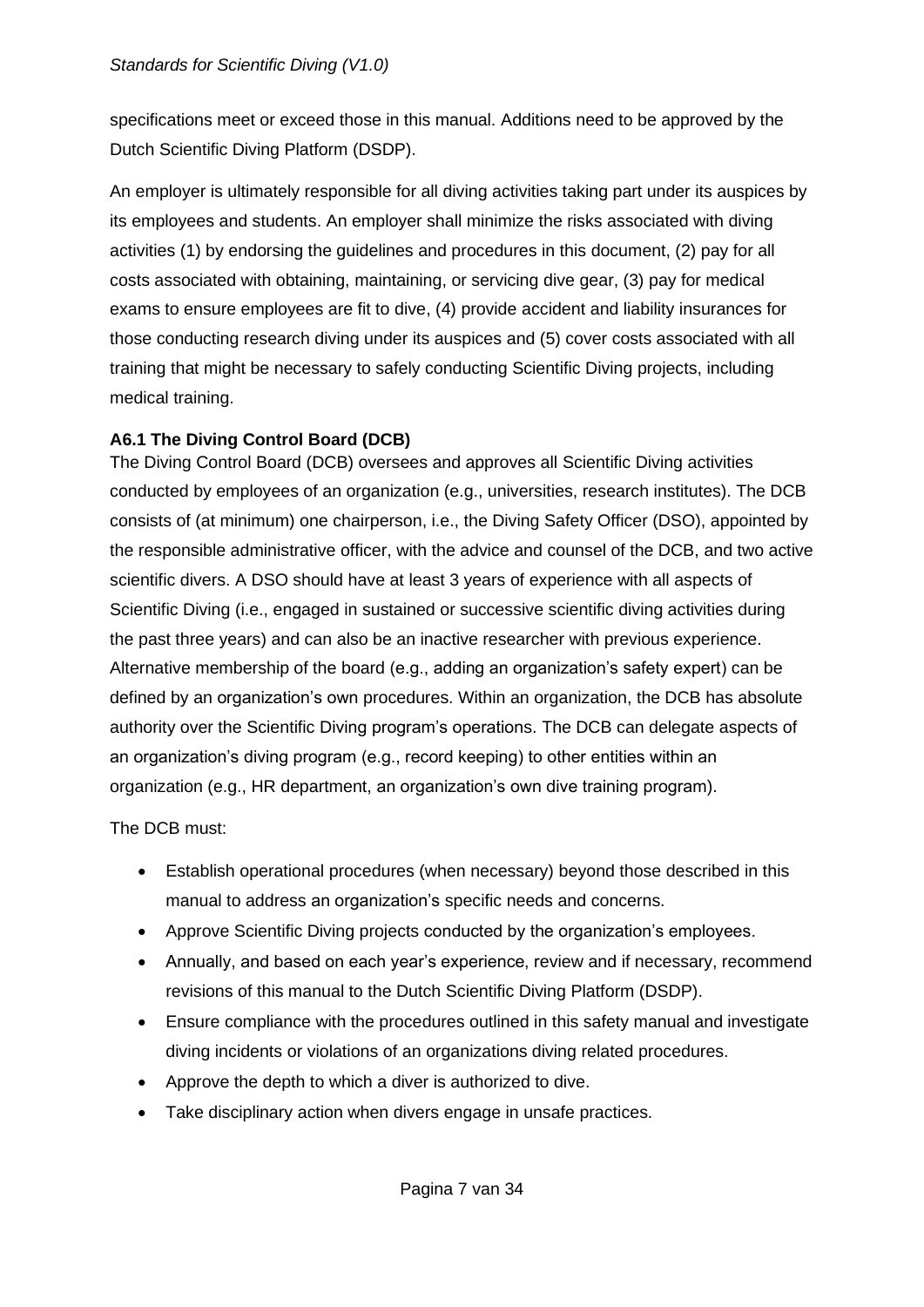- Act as the official representative of an organization when engaging with the Dutch Scientific Diving Platform (DSDP).
- Recommend the issue, reissue, or the revocation of diving authorizations (the DCB can, in special cases, waive specific requirements of training, examinations, depth authorizations, and minimum activity to maintain authorizations).
- Suspend diving operations that are considered unsafe or unwise.
- Recommend criteria for equipment selection and use.
- Establish and/or approve facilities for the inspection and maintenance of diving equipment.

#### **A6.2 Dive group**

A dive group (aka: Dive Team) consists of at least two divers that form a dive team/buddy pair and a dive leader. The Dive leader can be one of the divers if an Observer is present.

The specifics of each role within a dive team are described below.

# **A6.2 Diver**

A person who stays underwater for a period of time by carrying a supply of compressed gas., A diver has to (1) be qualified to be a member of a Scientific Diving team following the standards described in **D1** of this manual and (2) show proof that no medical conditions exist that would disqualify a diver from taking part in Scientific Diving (see: section **D3**).

#### **A6.3 Dive leader**

One individual shall be designated as the Dive Leader (aka: Lead Diver) for each dive. The Dive Leader shall be at the dive location during the diving operation and will:

- Ensure that all diving activities occur in accordance with the procedures outlined in section **B** of this manual.
- Ensure that all members of a dive team are qualified for diving and possess a current authorization to do so.
- Ensure safety and emergency equipment (see section **C5**) is in working order and present at the dive site.
- Suspend diving operations if (in his/her opinion) conditions are not safe.
- Report to the DSO, all physical problems believed to have resulted from diving, especially symptoms of pressure-related injuries.

#### **A6.4 Observer**

One individual shall be designated as an Observer for each dive. The Observer shall be at or near the dive location physically or if conditions do not allow to leave a person alone onshore (due to e.g., personal safety issues) through e.g., radio or phone contact. The Observer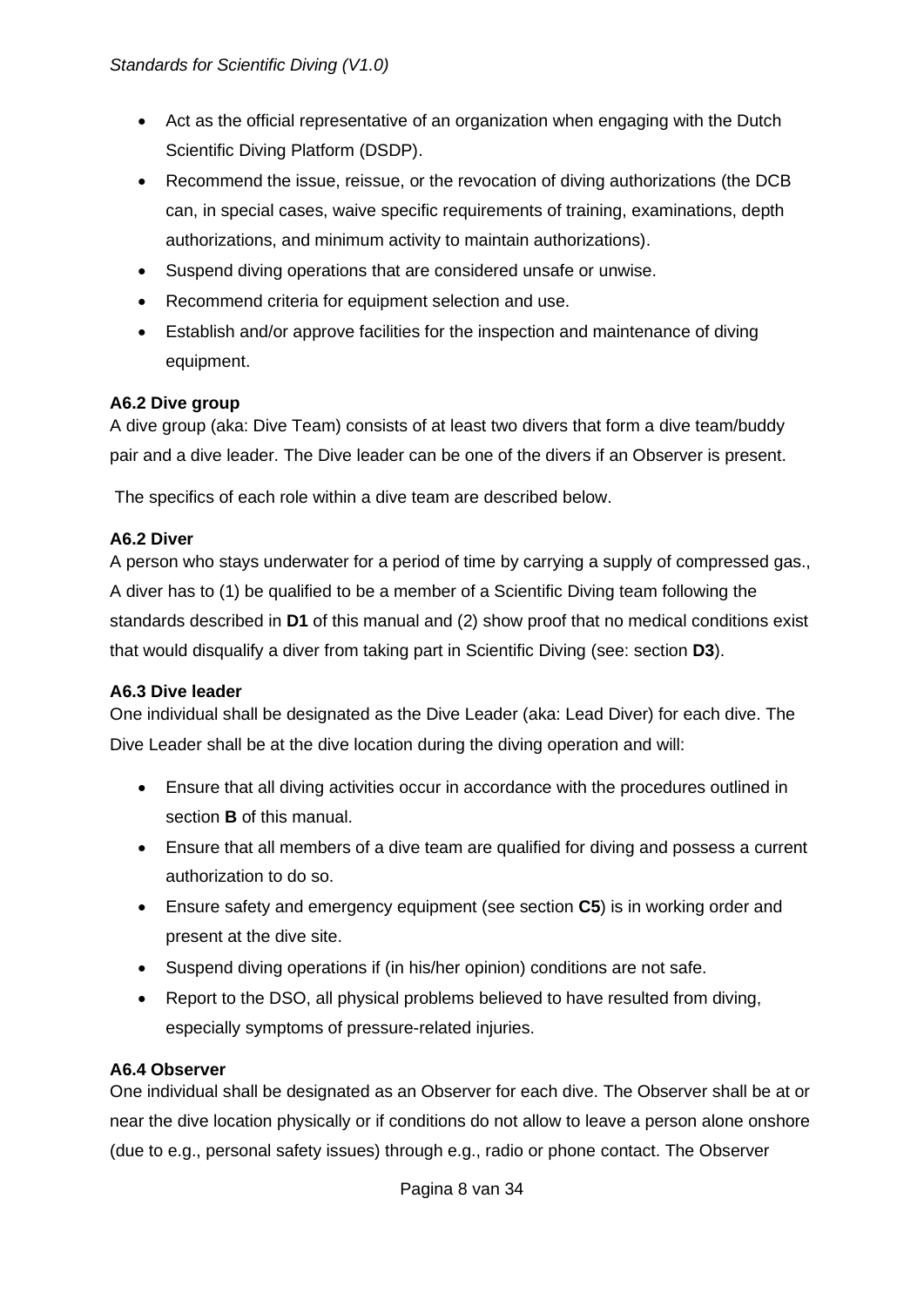ensures that divers return from their dives at priorly agreed times. The Observer does not partake in diving activities and is foremost responsible for starting emergency procedures in cases divers do not return or surface and coordinate with others in case activities in the vicinity of diving operations unfold that are likely to interfere with diving operations. The observer possesses a current certification of having successfully followed a course in basic rescue techniques relevant to SCUBA diving emergencies (diving first aid, including cardiopulmonary resuscitation (CPR) and oxygen administration).

|                         | <b>Diving Safety</b> | <b>DSDP-1</b> | <b>DSDP-2</b> | <b>DSDP-3</b>    |
|-------------------------|----------------------|---------------|---------------|------------------|
|                         | <b>Manual</b>        | Dive plan     | <b>Diver</b>  | <b>Dive logs</b> |
|                         |                      |               | registration  |                  |
|                         |                      |               |               |                  |
|                         |                      |               |               |                  |
| <b>Dutch Scientific</b> | revise               |               |               |                  |
| Diving Platform         |                      |               |               |                  |
| (DSDP)                  |                      |               |               |                  |
|                         |                      |               |               |                  |
|                         |                      |               |               |                  |
| Organization's          | approve              |               |               |                  |
| management              |                      |               |               |                  |
|                         |                      |               |               |                  |
| Dive Safety             | evaluate             | approve       | approve/file* |                  |
| Officer (DSO)           |                      |               |               |                  |
|                         |                      |               |               |                  |
| <b>Diving Control</b>   | evaluate             | evaluate      | check         |                  |
| Board (DCB)**           |                      |               |               |                  |
|                         |                      |               |               |                  |
|                         |                      |               |               |                  |
| Lead diver              | follow               | formulate     |               | formulate / file |
|                         |                      |               |               |                  |
| <b>Diver</b>            | follow               |               | formulate     |                  |
|                         |                      |               |               |                  |

#### *Table 1: Overview of responsibilities within organizations.*

*\* Note that administrative aspects of this task could be outsourced to an organization's HR or administrative department*

*\*\* An organization's safety expert could be added to the DCB if desired*

#### <span id="page-8-0"></span>**A7. Collaborative diving projects, reciprocity and associated divers**

When two or more organizations are involved in one collaborative research project that involves diving activities, they must designate one of the participating DCBs to govern the joint dive project. A Scientific Diver from one organization must apply for permission to dive under the auspices of another by submitting form DSDP-2 (Appendix 1) to the host's organization DSO. If denied, the host DCB will send the visiting Scientific Diver and their DCB an explanation of all reasons for the denial. Responsibility for individual divers ultimately resides with the home organization.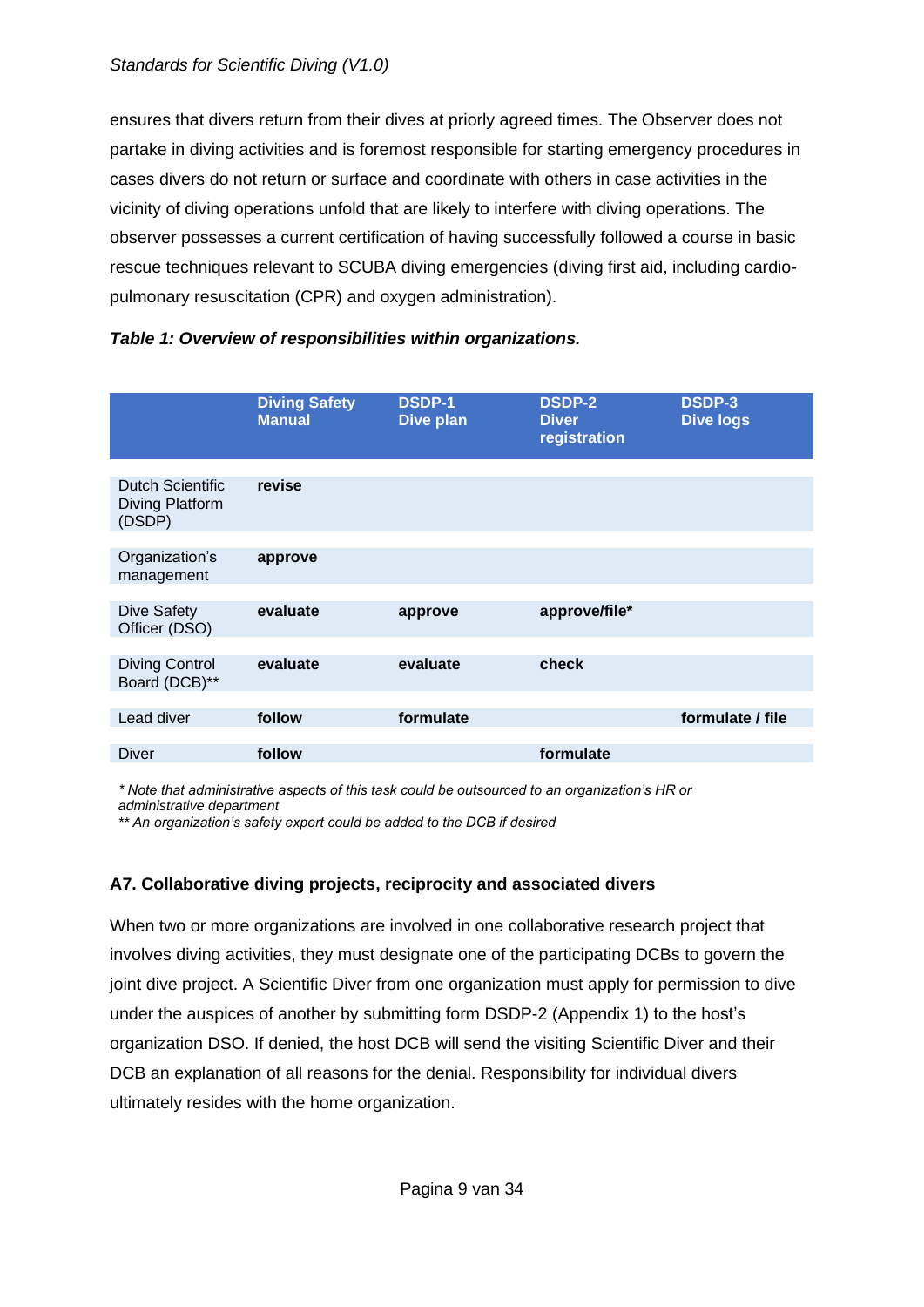Associated divers are persons with similar or greater experience as Scientific Divers that are not employed through a Dutch research organization. Examples of associated divers include students, dive masters and -instructors of certified dive centers, diving staff of a research institute that is visited, etc. Given their qualification, associated divers can assist Scientific Divers with field work and if necessary, take over the responsibilities of a Dive leader or Observer. Associated divers have to be included on the dive plan (DSDP-1, Appendix 1).

#### <span id="page-9-0"></span>**A8. Record Keeping Procedures and Requirements**

Each organization must maintain consistent records for its diving program and for each participant. These records include but are not limited to:

(1) a manual Standards Scientific Diving (this document), (2) records showing equipment was inspected, tested and maintained (annually; DSDP-2), (3) medical approval to dive for each diver (every 5 years or specified in institute-specific addendum; DSDP-2), (4) diver training records (DSDP-2), (5) diver authorization(s) (DSDP-2), (6) dive plans (DSDP-1), (7) individual dive logs (DSDP-3), (8) dive incident reports and (9) reports of disciplinary actions. Records and documents must be retained by the organization following national regulations.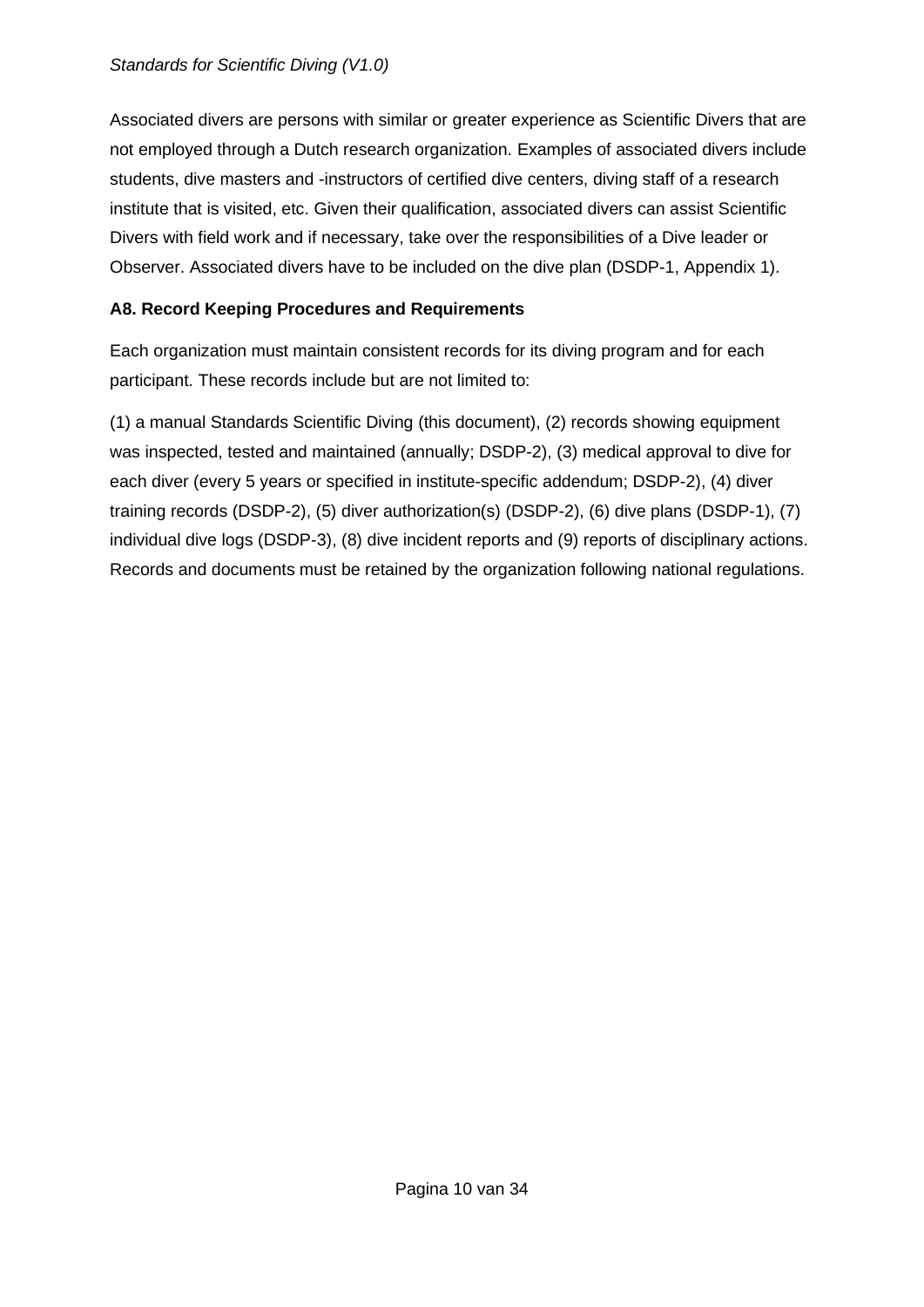# <span id="page-10-0"></span>**B. DIVING REGULATIONS**

All Scientific Diving activities will take part by a Dive Team (aka: Dive group). All members of a Dive Team possess a current certification of having successfully followed a course in basic rescue techniques relevant to SCUBA diving emergencies (Diving first aid, including cardiopulmonary resuscitation (CPR) and oxygen administration) and are familiar with the location and content of the Emergency Action Plan (form DSDP-1, Appendix 1).

Scientific Diving is performed following the most recent ND88 and DCIEM tables, and the depth limit (not exceeding 40m) is determined by the conditions at the dive location and the qualifications of the dive team:

Scientific diving can take place with SCUBA to a depth of 30m when a person is certified as a European Scientific Diver (or equivalent) and the conditions at the dive locations have been evaluated as favorable by a Dive Safety Officer.

To SCUBA dive to a maximum depth of 40m divers need to be certified as Advanced European Scientific Diver (or equivalent) and the conditions at the dive locations have been evaluated as favorable by a Dive Safety Officer. The Dive Safety Officer also verifies that the divers have sufficient qualifications, training and experience for the pursued dive in the environment the dive is planned in.

This Scientific Diving manual applies anywhere in the world where underwater activities are carried out under responsibility of a Dutch research institutes. However, when local regulations demand to follow more stringent rules, these rules are applied on top of the rules listed in this document.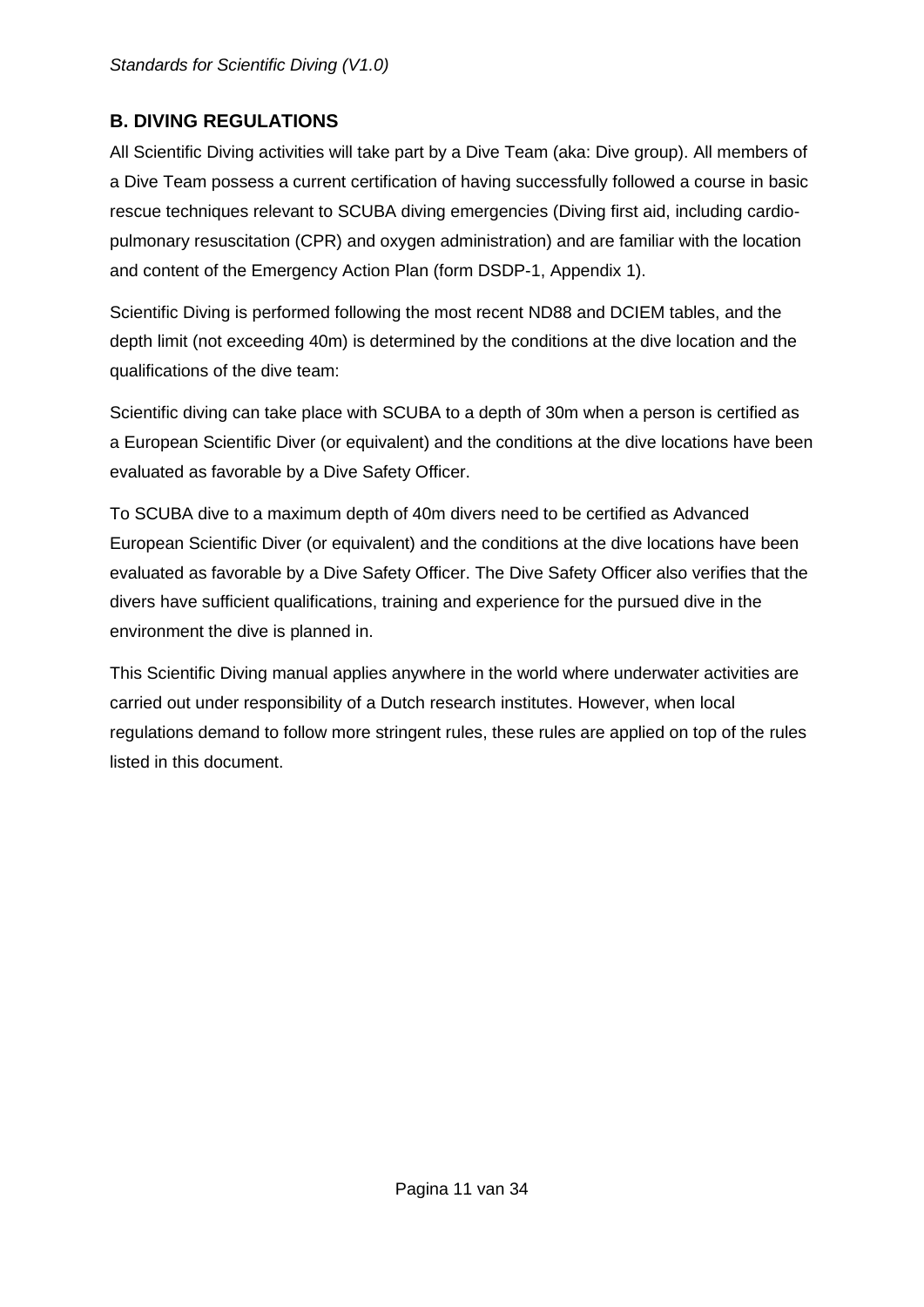# <span id="page-11-0"></span>**B1. Administrative procedures**

No one shall engage in diving activities under an organization's diving program unless they have been authorized by their organization's DSO following the provisions outlined in this manual.

A Dive Plan (DP, see form DSDP-1, Appendix 1) for each proposed project or dive must be submitted for approval by the DCB or designee before diving activities can begin. Dive Plans should be approved at least one week before diving activities commence. A DP should be formulated so that it considers the competency of the least experienced diver. The information included in a Dive Plan should include at least the following and the Dive Leader has briefed the Dive Team and relevant other persons (e.g., the captain of a boat) at least on all aspects in the overview below marked with an \*:

- Names of all members of the Dive Team
- Name of Dive leader(s) and Observer(s)
- Dive Buddy assignments and tasks \*
- Each Diver's authorizations
- Entry, exit, descent and ascent procedures \*
- Diving Mode(s) and Gas(es)
- Turn around pressure and required surfacing pressure (Gas management) \*
- Approximate number of proposed dives
- Location(s) of proposed dives
- Estimated depth(s) and bottom time(s) anticipated
- Maximum depth(s) and bottom time \*
- Repetitive dive plans, if required
- Goals and objectives of the proposed work \*
- Equipment and boats (if relevant) to be employed
- Perceived environmental and operational hazards anticipated and mitigations \*
- Emergency and diver recall procedures\*
- Emergency Action Plan

# <span id="page-11-1"></span>**B2. Dive procedures**

Before each dive, a Dive Team ensures that all members are fit, willing and sufficiently trained for the planned diving activities. It is a diver's responsibility and duty to refuse to dive, without fear of penalty, if in his/her judgment, conditions are unsafe or unfavorable. A Dive Team will suspend all diving activities if one member suspects that the proposed diving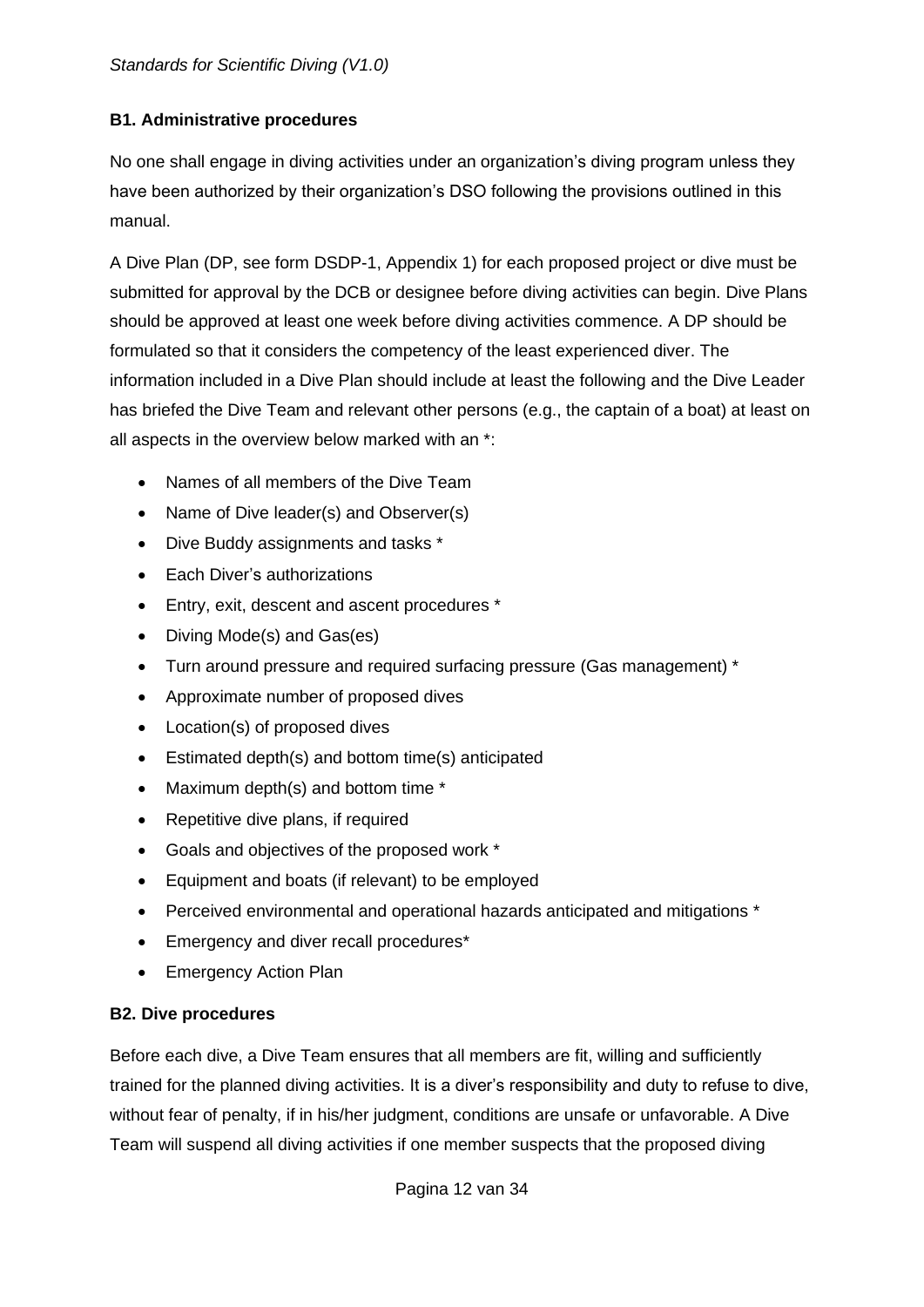activities could negatively affect the safety or wellbeing of another. All diving activities adhere to the buddy system, whereby divers can assist one another in case of emergencies.

Before each dive, each member of a Dive Team conducts a functional check of their diving equipment (especially regulators and gauges) in the presence of their dive buddy and ensures that he or she has the capacity to achieve and maintain positive buoyancy. Environmental conditions at the dive site are assessed directly prior to entering the water to evaluate if last minute changes in e.g., currents or the weather require suspending or delaying planned diving activities.

Divers in a buddy pair follow the most conservative dive profile (e.g., in case different dive computers are used). On ascend, a safety stop (at least 3 minutes) is made at a depth of 3 meters for every dive exceeding 10 meters. A dive must be planned and executed so that each diver carries enough gas according to the "minimum gas principle". Minimum gas represents the minimum amount of gas carried by each diver that will allow the diver to get themselves, and another diver, to the surface or next available gas source. When the minimum gas limit is reached by one diver in the team, the team ascents to the surface together. Other gas management procedures can be used after prior approval of one's DSO. It is the responsibility of each diver to terminate a dive that he/she considers unsafe in a way that does not harm or endanger others in a Dive Team. A diver can deviate from the procedures outlined in this manual to prevent death or serious harm to oneself or another member of the Dive Team.

#### <span id="page-12-0"></span>**B3. Post-dive procedures**

After each dive, divers will report any physical problems, symptoms of decompression sickness or gear malfunctioning to the Dive Leader, DSO or DSDP. Each organization will develop its own emergency procedures, including criteria for emergency care, for evacuations, recompression and incident reporting. Divers cannot fly (> 300 m) for 12 hrs after making one dive within decompression limits or for 18 hrs after making multiple dives within decompression limits on one or more multiple days. Per 7 days of diving a diver has to have a break of one day without diving.

# <span id="page-12-1"></span>**B4. Record keeping**

Divers will log every dive made (including recreational dives if one wants) in a format of one's organization's choosing (e.g., in logbooks or online). The diver is responsible for maintaining these records and submit these annually to the DSO (DSDP-3, Appendix 1). Dive logs should at minimum contain the following information for each dive: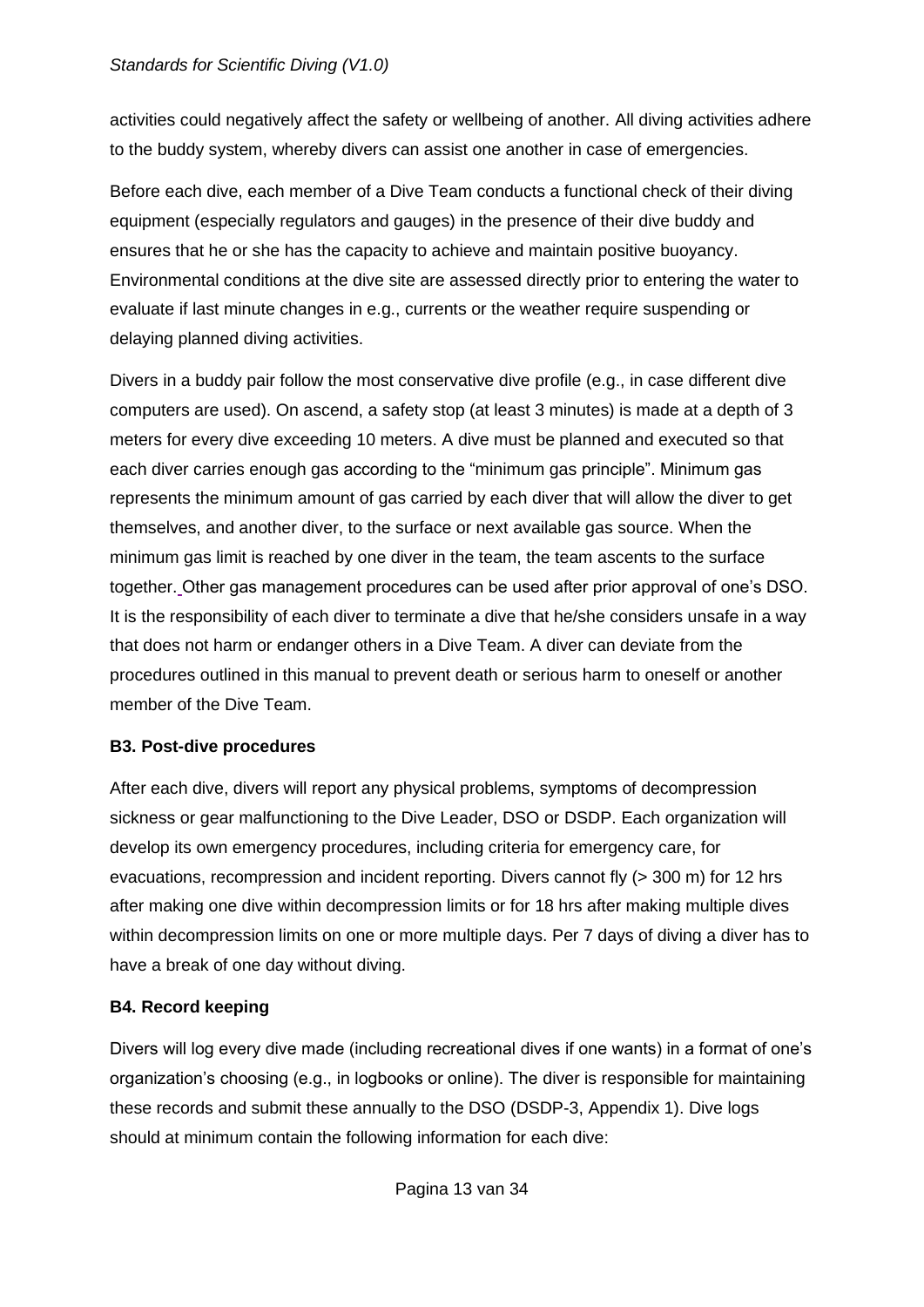- Name of diver and buddy
- Date, time, and location
- Diving modes used
- General nature of diving activities
- Maximum depth and dive time
- Diving tables or computers used
- Detailed report of any near or actual incidents



Figure 1: Overview of the different steps within a project which includes diving activities. DP: Dive Plan (DSDP-1); DSO: Diving Control Board.

In case a diver requires hyperbaric treatment or sustains moderate or serious injury, the Dive Leader immediately sends a report to the organization's DSO, DCB and DSDP including details of those involved (including contact information), the circumstances under which an accident took place, a description of the injuries or illnesses (including treatment(s) given) and recommendations to avoid similar incidents in the future. Dive accidents resulting in permanent injuries, hospitalization, or death, should be reported to the proper authorities (Arbeidsinspectie; article 9 Arbowet).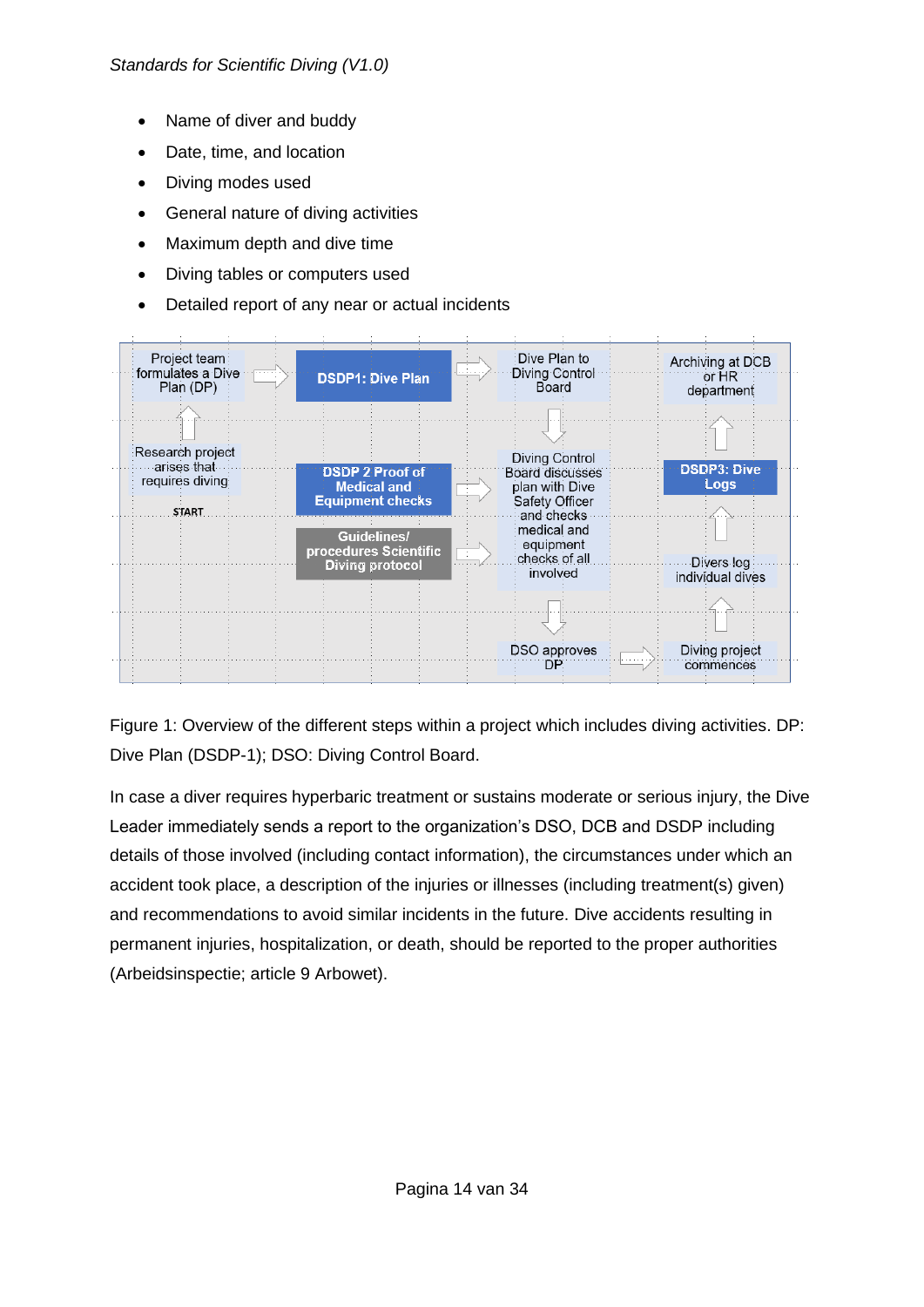# <span id="page-14-0"></span>**C. EQUIPMENT**

#### <span id="page-14-1"></span>**C.1 General**

In addition to the equipment below, each diver possesses basic dive gear, including, at least a diving mask and snorkel, a releasable weight belt (or similar), a dive knife or scissors and a wet or dry suit suitable for local environmental conditions.

All equipment (including rental equipment) needs to meet the standards set by the DSDP and important items (regulators, gauges and BCDs) require at least annual inspection following the manufacturer's specifications and authorized service points. Each maintenance service must be logged, (date and nature of work performed), serial number of the item (if possible), and the name of the person or company that performed the work for the following equipment: (1) regulators, (2) gauges (SPG, Depth Gauges, Timers, and Dive Computers), (3) BCDs, (4) dry-suits and (5) full face masks. The diver is responsible for maintaining these records and submit these annually to the DSO. All (rented) equipment must be used and services following the manufacturer's specifications.

#### <span id="page-14-2"></span>**C.2 Regulators and Gauges**

The standard configuration for open-circuit diving consists of a first stage, a primary and back up 2<sup>nd</sup> stage, a submersible pressure gauge (SPG) and the inflator hose for a Buoyancy Compensator Device (BCD). A full-face mask can be used instead of the primary  $2^{nd}$  stage. Regulators should meet or exceed the European CE open circuit standard EN 250.

#### <span id="page-14-3"></span>**C.3 Dive tanks**

Scuba cylinders must be designed, constructed, maintained and hydrostatically tested in accordance with the applicable European provisions (e.g. NEN-EN). Scuba cylinders and valves must have an internal and external inspection at intervals following national regulations of the country where the dives are performed (e.g., 5 years in the Netherlands).

#### <span id="page-14-4"></span>**C.4 Other diving equipment**

Each diver has at least:

- a functional underwater timing device and depth indicator, or dive computer. If divers make multiple dives, the same dive computer must be used.
- a means (e.g., a BCD) to achieve and maintain neutral buoyancy underwater and positive buoyancy at the surface (not be used to lift items underwater instead of lift bags)

#### <span id="page-14-5"></span>**C.5 Support equipment**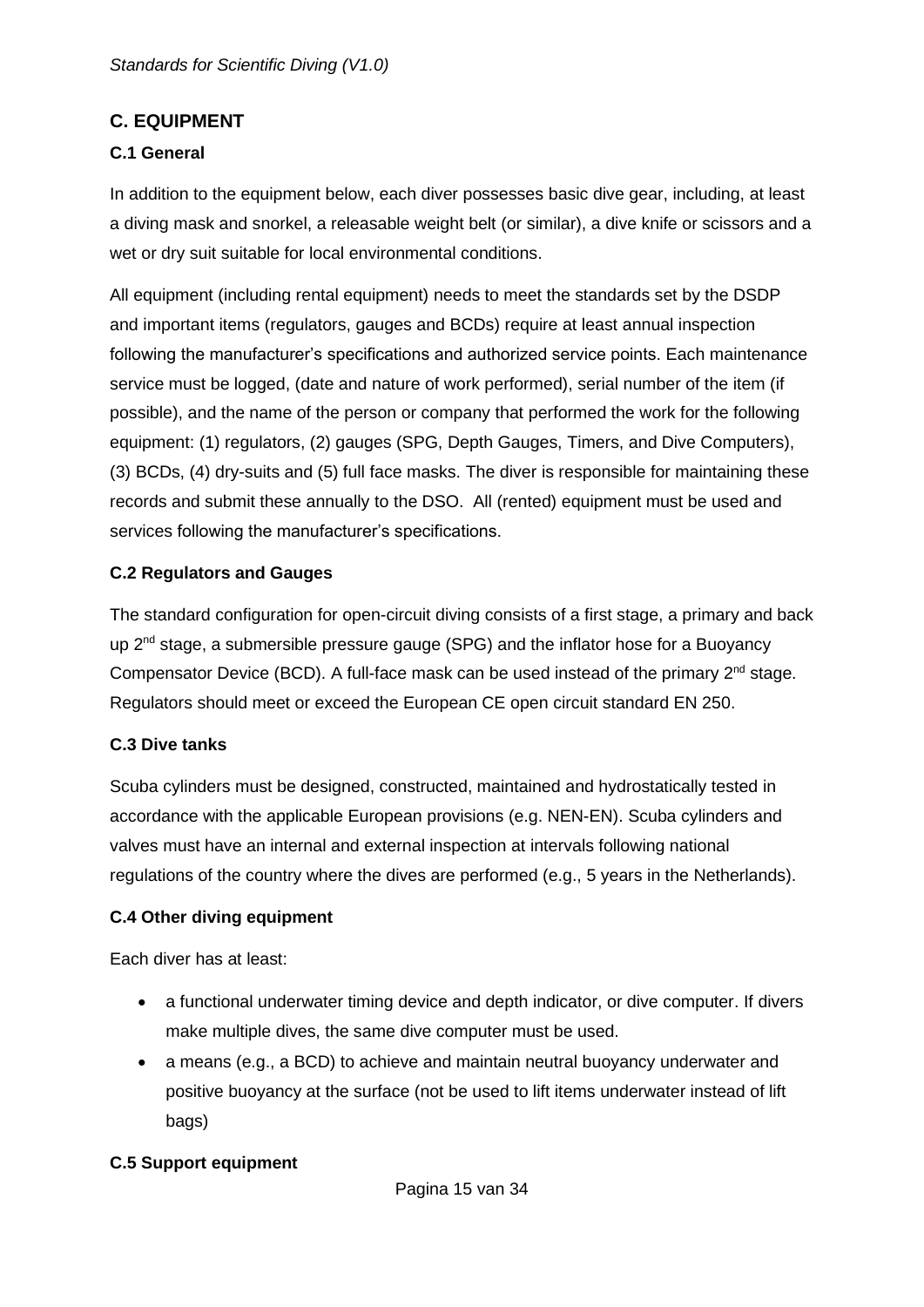A first aid kit and emergency oxygen appropriate for the diving being conducted must be available at the dive site. Oxygen should last so all injured divers can be transported to a decompression chamber or other necessary medical services. A diver's flag (or Surface Marker) must be displayed prominently where required or where water traffic is probable. Communication equipment (including spare batteries or chargers) must be present on shore near the dive site (or on a boat) to contact local emergency services.

# <span id="page-15-0"></span>**C.6 Gas standards**

Every effort should be made to verify breathing gas meets the requirements of the NEN-EN 12021 standard (or similar). If this is not verifiable, the DCB must develop a protocol to mitigate risk to the diver.

NEN-EN 12021 standard

- Water vapor  $(H_2O)$ : <25mg/m<sup>3</sup> (measured from compressor. Fill pressure: 225/330 bar)
- Water vapor  $(H_2O)$ : <35mg/m<sup>3</sup> (measured from dive cylinder. Fill pressure: 330 bar)
- Water vapor  $(H_2O)$ : <50mg/m3 (measured from dive cylinder. Fill pressure: 225 bar)
- Carbon monoxide (CO): <15ppm
- Carbon dioxide  $(CO<sub>2</sub>)$ : <500ppm
- Oils:  $<$ 0,5mg/m<sup>3</sup> (no smell/ taste)

# <span id="page-15-1"></span>**D. SCIENTIFIC DIVER CERTIFICATIONS**

# <span id="page-15-2"></span>**D.1 Diver**

A person can start Scientific Diving activities within a dive team if he/she has a European Scientific Diving (ESD) qualification<sup>5</sup> or:

- 50 logged dives (show proof by personal logbook or dive computer records).
- "Rescue diver" certification from a recognized SCUBA diving training agency showing proof of basic rescue techniques relevant to SCUBA diving emergencies.
- Diving first aid, including cardio-pulmonary resuscitation (CPR) and oxygen administration.

<sup>5</sup> https://www.esdpanel.eu/sd-european-standards/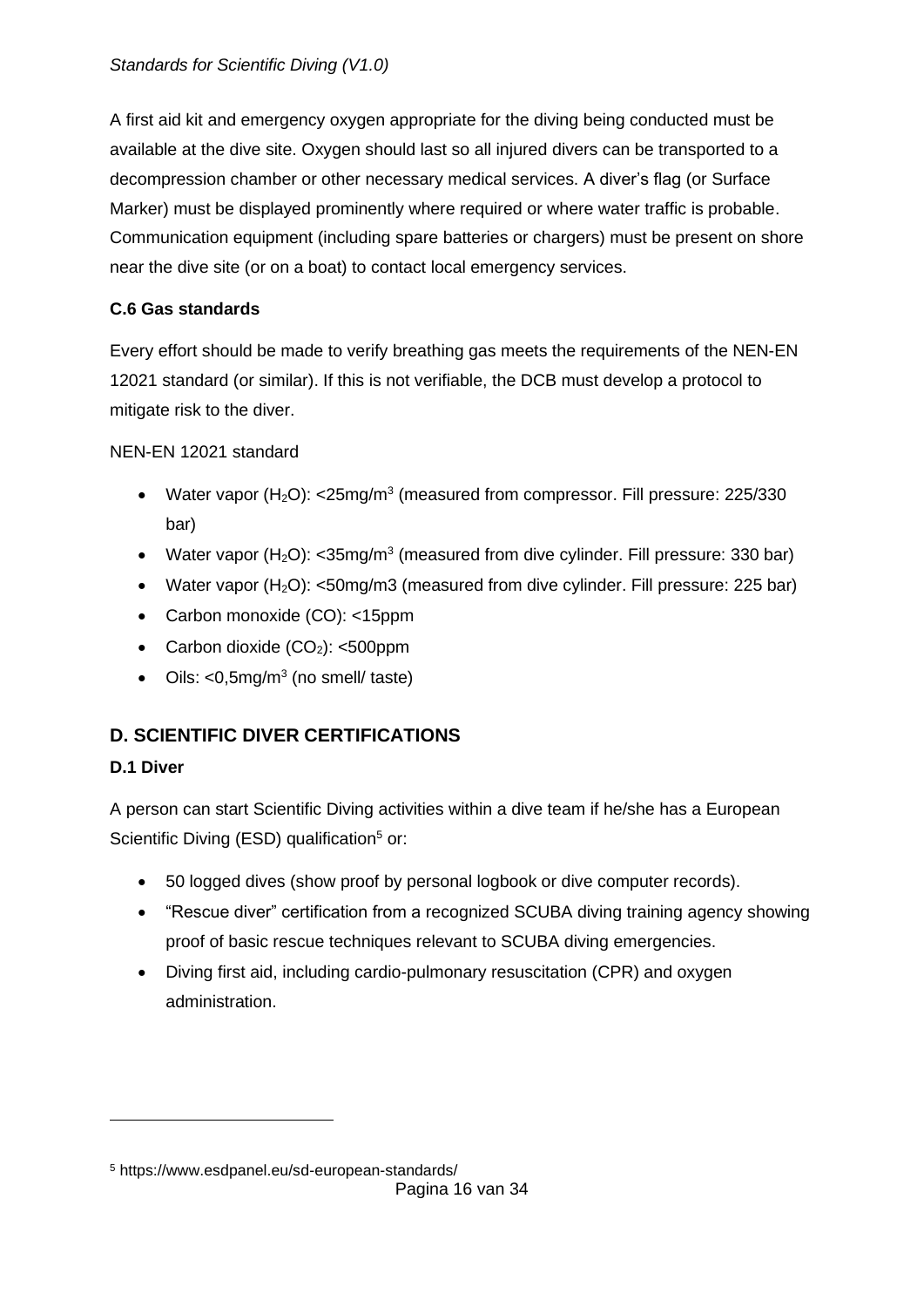• When the last dive before the start of fieldwork was logged longer than a year ago, the employee has to log a minimum of 5 new dives without a scientific task before commencing any Scientific Diving.

While joining a dive group is possible with the above-mentioned pre-requisites, the employee can be asked to work towards securing the European Scientific Diver certification by his/her employer. Requirements to apply for an ESD qualification can be found in Appendix 3.

## <span id="page-16-0"></span>**D.2 Dive leader**

An employee can lead a dive team if he/she has an Advanced European Scientific Diver certification<sup>6</sup> (AESD; www.esdpanel.eu). A Dive leader is a diver capable of organizing and supervising a Scientific Diving team (see: A6.2 Dive leader). A person can function as a dive leader having an Advanced European Scientific Diving (AESD) qualification or:

- (1) European Scientific Diving (ESD) qualification or (2) a "Rescue diver" certification from a recognized SCUBA diving training agency and proof of having followed a course in basic rescue techniques relevant to SCUBA diving emergencies (Diving first aid, including cardio-pulmonary resuscitation (CPR) and oxygen administration).
- 100 logged dives (show proof by personal logbook or dive computer records).
- When the last dive before the start of fieldwork was logged longer than a year ago, the employee has to log a minimum of 5 new dives without a scientific task before commencing any Scientific Diving.
- Show proof of having experience leading a dive group<sup>7</sup>.

While joining a dive group is possible with the above-mentioned pre-requisites, the employee can be asked to work towards securing the European Scientific Diver certification by his/her employer. Requirements to apply for an AESD qualification can be found in Appendix 3.

#### <span id="page-16-1"></span>**D.3 Medical examinations**

All scientific divers must pass a medical examination by a certified Dive physician (Keuringsarts B) at least every 5 years or more frequent if required in the institute-specific addendum. A medically cleared diver experiencing any conditions which may disqualify

<sup>6</sup> https://www.esdpanel.eu/sd-european-standards/

<sup>7</sup> Provide a written overview (CV) of projects and experiences in which you fulfilled the role of dive leader or gained other relevant experience e.g. having supervised dive groups in the field during a project/field course, proof of divemaster training.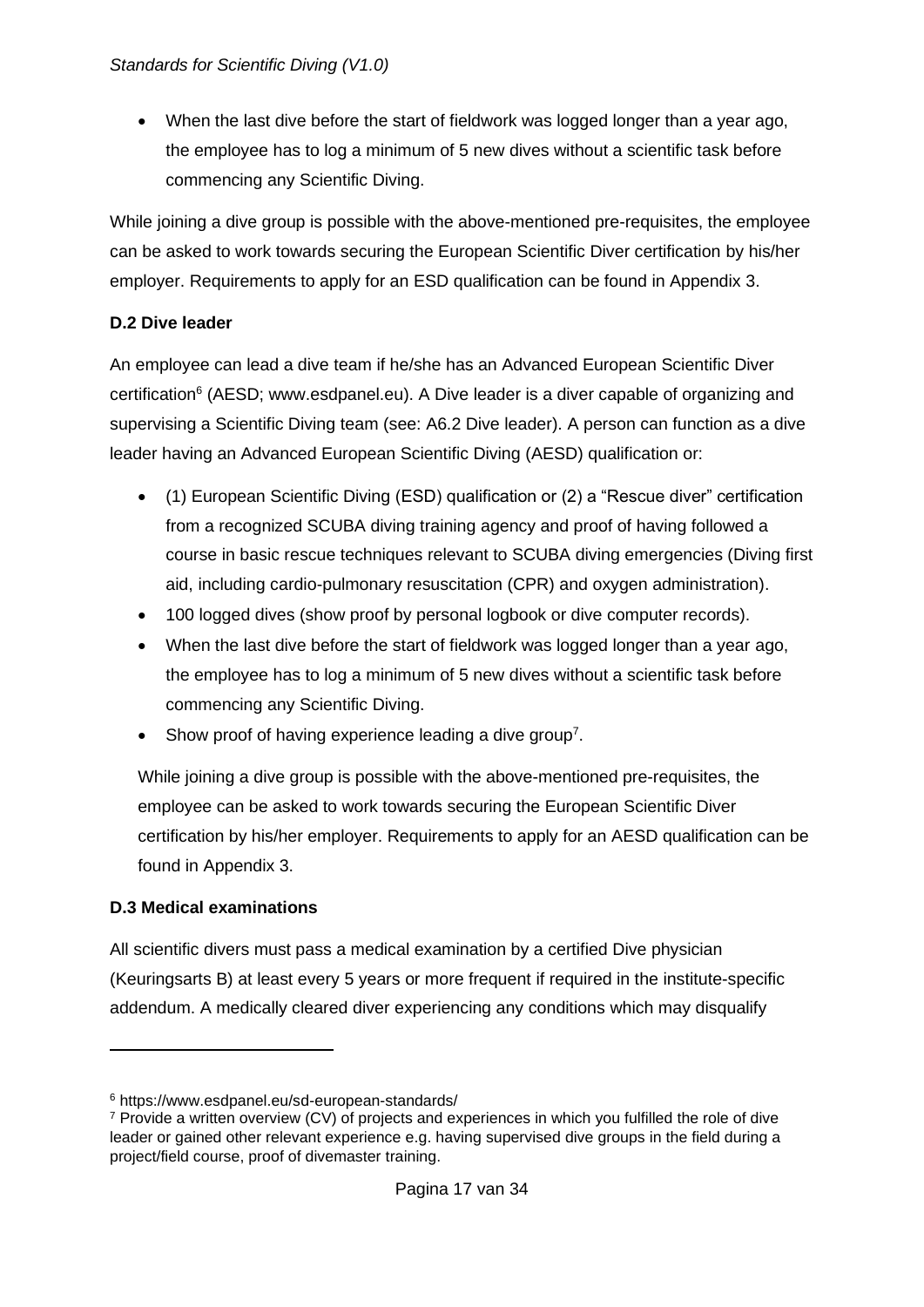candidates from diving (Appendix 4) must receive clearance to return to diving from a physician before resuming diving activities. The medical examination requirement cannot be waived for any diver.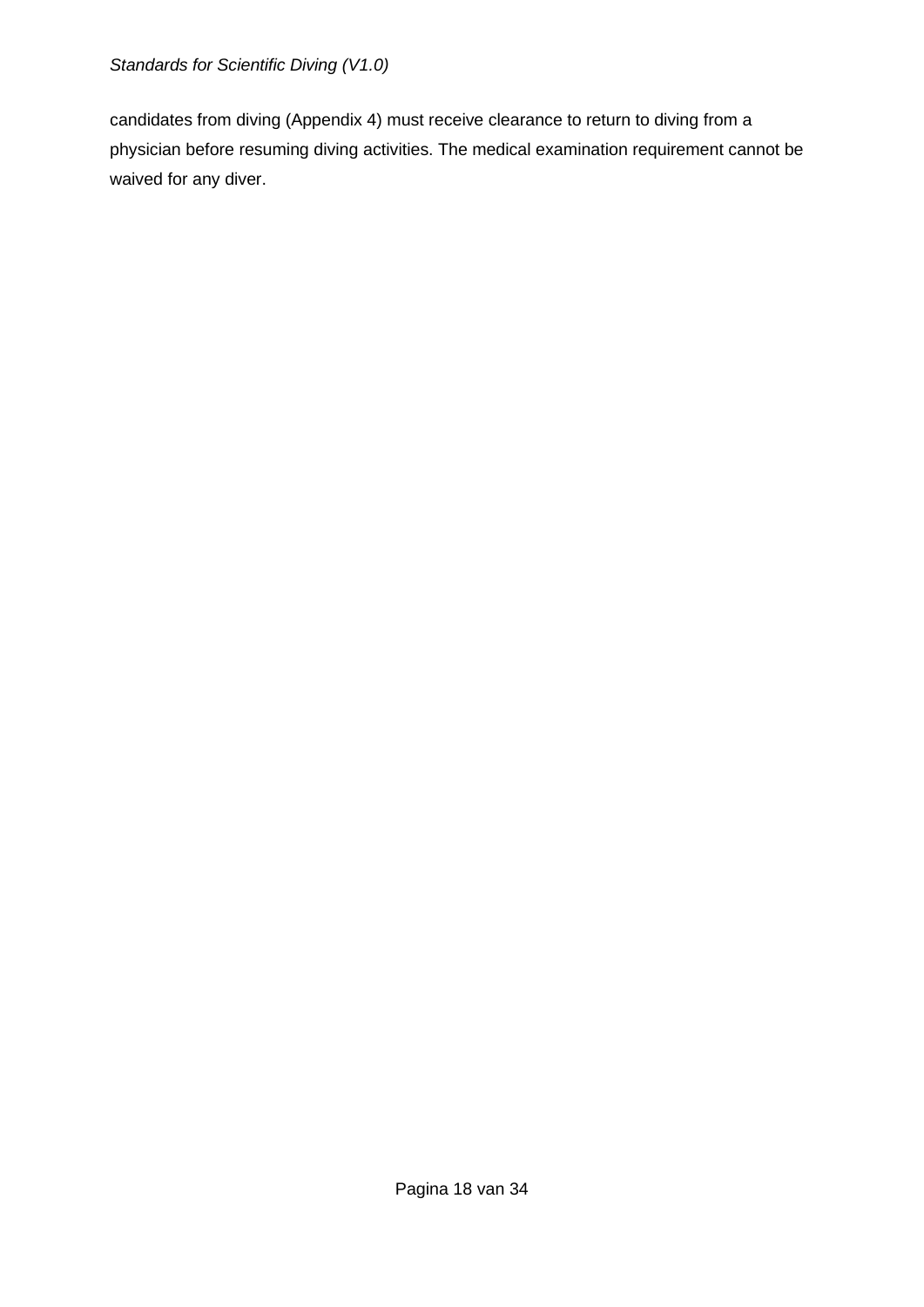*Standards for Scientific Diving (V1.0)*

# <span id="page-18-0"></span>**APPENDIX 1: DSDP FORMS**

*Important: The information below provides a guideline for the forms DSDP-1, DSDP-2 & DSDP-3. National forms will be formulated and evaluated in later versions of the Standards for Scientific Diving. Institute-specific adjustments and requirements apply (please consult your institute-specific-addendum).* 

# <span id="page-18-1"></span>**DSDP-1: SCIENTIFIC DIVE PLAN + EMERGENCY PLAN**

**Date Submitted: Institute/Department:**

**Project Title: Short project name:**

**Start of Project: End of Project:**

**Responsible Project Leader/PI: E-mail: Phone number:**

**Scientific dive plan submitted by: Role in plan: E-mail: Phone number:**

**Dive Location(s):** 

**Additional regulations:** *Do additional national or regional regulations apply for diving and field work in the country/region where the project will be performed?*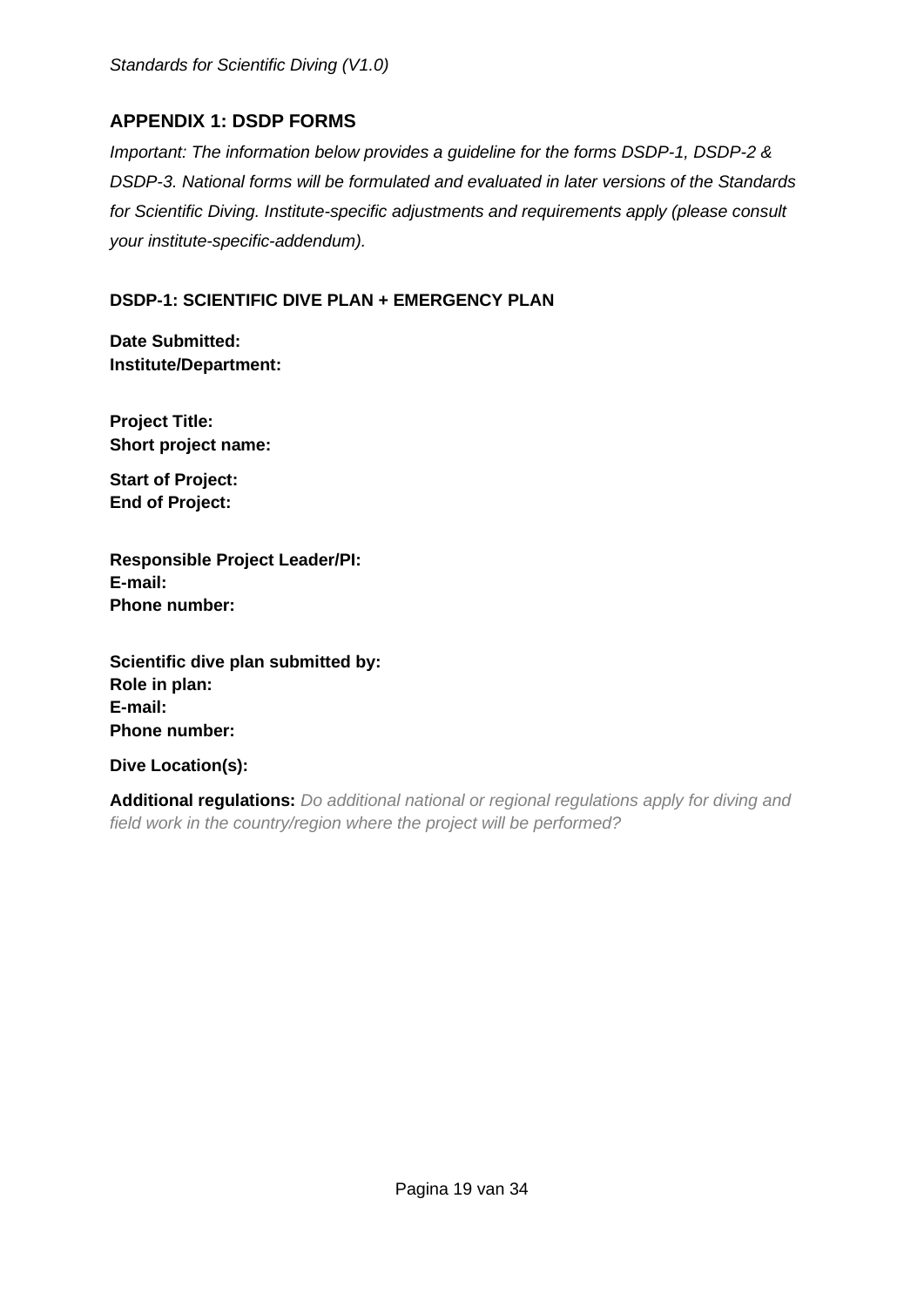#### **Project**

**Project goal/objectives:**

**Detailed description of Activities and Location:** *include a map with the planned dive area*

**Types of work performed during dives**:

multiple answers possible:

☐ *underwater survey (free-swimming or transect based)*

☐ *underwater photography/ underwater videography* 

☐ *specimen collection* 

☐ *in-situ measurement (e.g. physiological experiments)*

☐ *benthic coring* 

☐ *research equipment/material deployment and maintenance.*

☐ *Other....*

#### **Planned Max./Average Depth(s):**

**\****maximum diving depth is 30 or 40 meter (see section B of the Standards Scientific Diving). The only exception could be in an emergency event to prevent fatalities in the team, under the condition that this will not endanger the other divers of the team.*

**Dives Per Day:** *How many dives per day, scheduled rest days per team member*

**Approximate number of proposed dives**

**Total Daily Bottom Time:** 

**Diving Mode:**

**Breathing Gas:** *gas management*

**Source of Breathing Gas:** *organized via a dive center? Or where will tanks be filled? Etc.* 

**Recent Air Test:** *air quality test*

#### **Dive Planning Mechanism:**

**Environment:**

**Platform:** *shore/boat/etc*

**Entry, exit, descent and ascent procedures:** 

**Specialized Sampling Equipment/Tool Considerations:**

Pagina 20 van 34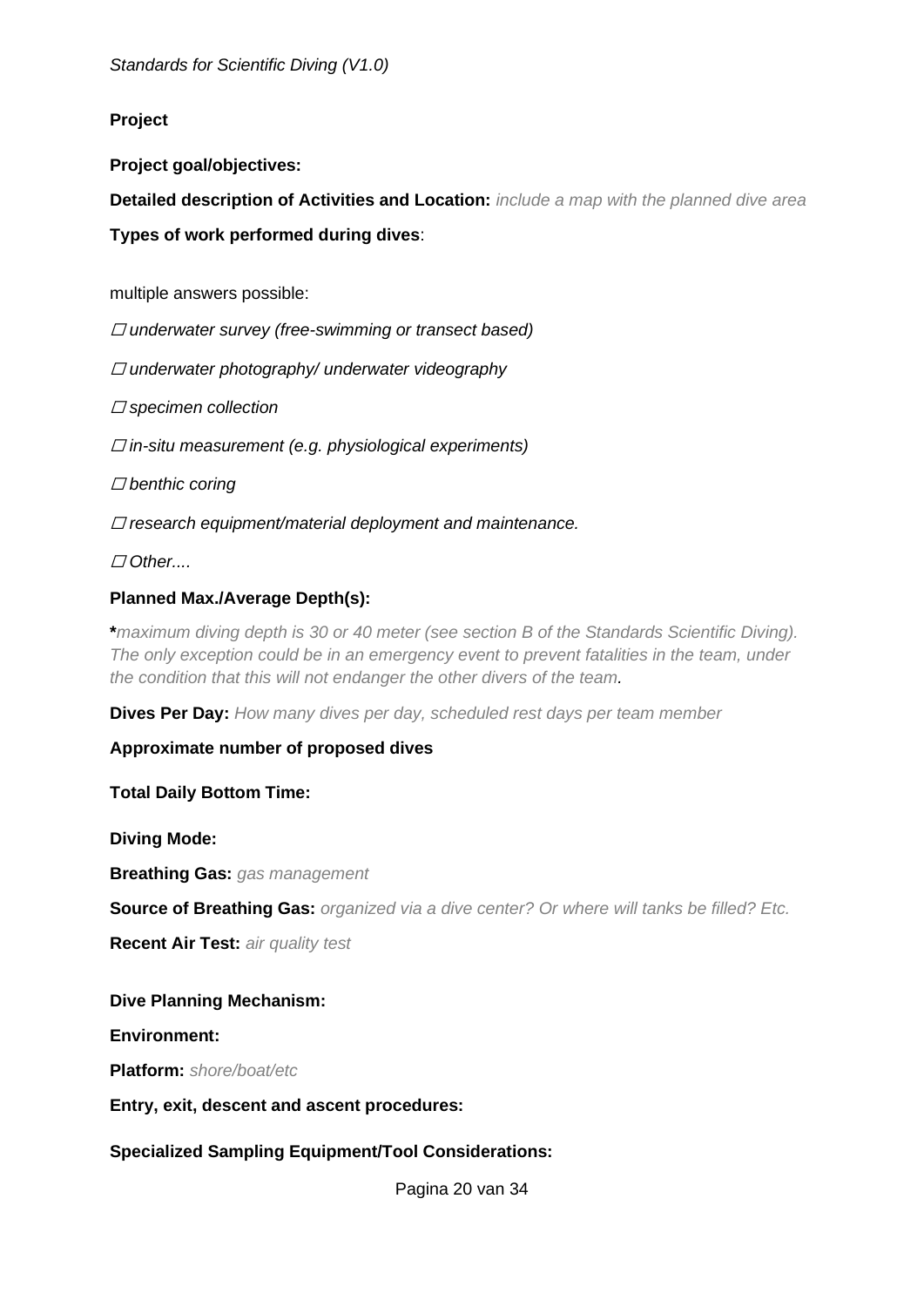#### **List of Dive Team Members:**

*It is the responsibility of the PI and Lead Diver to ensure that all divers have experience and current authorizations for the proposed activities. Include the roles in the Dive Team. Continue on a separate sheet if needed.*

| Name | Certification | Max Depth | Cleared to<br>dive (DSO) | <i>Insurance</i><br>status | Emergency<br>contact<br>information<br>(including name,<br>relation and<br>telephone<br>number) |
|------|---------------|-----------|--------------------------|----------------------------|-------------------------------------------------------------------------------------------------|
|      |               |           |                          |                            |                                                                                                 |
|      |               |           |                          |                            |                                                                                                 |

#### **Risk assessment and mitigation measures:**

List identified risks associated with proposed activities or environment (e.g. thermal issues, lost/wayward diver, high currents, deep depths, low visibility, vessel traffic, hazardous marine organisms, etc.) and measures for eliminating or reducing risks to acceptable levels.

| <b>RISK</b>              | <b>MITIGATION MEASURES</b>                                                                                                                                         |
|--------------------------|--------------------------------------------------------------------------------------------------------------------------------------------------------------------|
| Example:                 | Example:                                                                                                                                                           |
| Hypothermia/hyperthermia | Minimize by wearing appropriate dive gear and appropriate<br>wind breakers / water bottles/ sun hats and sunscreen and<br>constant monitoring, dive hood optional. |
|                          |                                                                                                                                                                    |
|                          |                                                                                                                                                                    |

#### **Emergency procedures**

**Communication procedure:** *How is communication organised to start the chain of survival.*

**Oxygen at Site:** *Yes/No*

**First Aid at Site:** *Yes/No*

**Volume of Oxygen available: Tank size: Fill pressure:**

**O<sup>2</sup> delivery system**: *Demand or free flow?*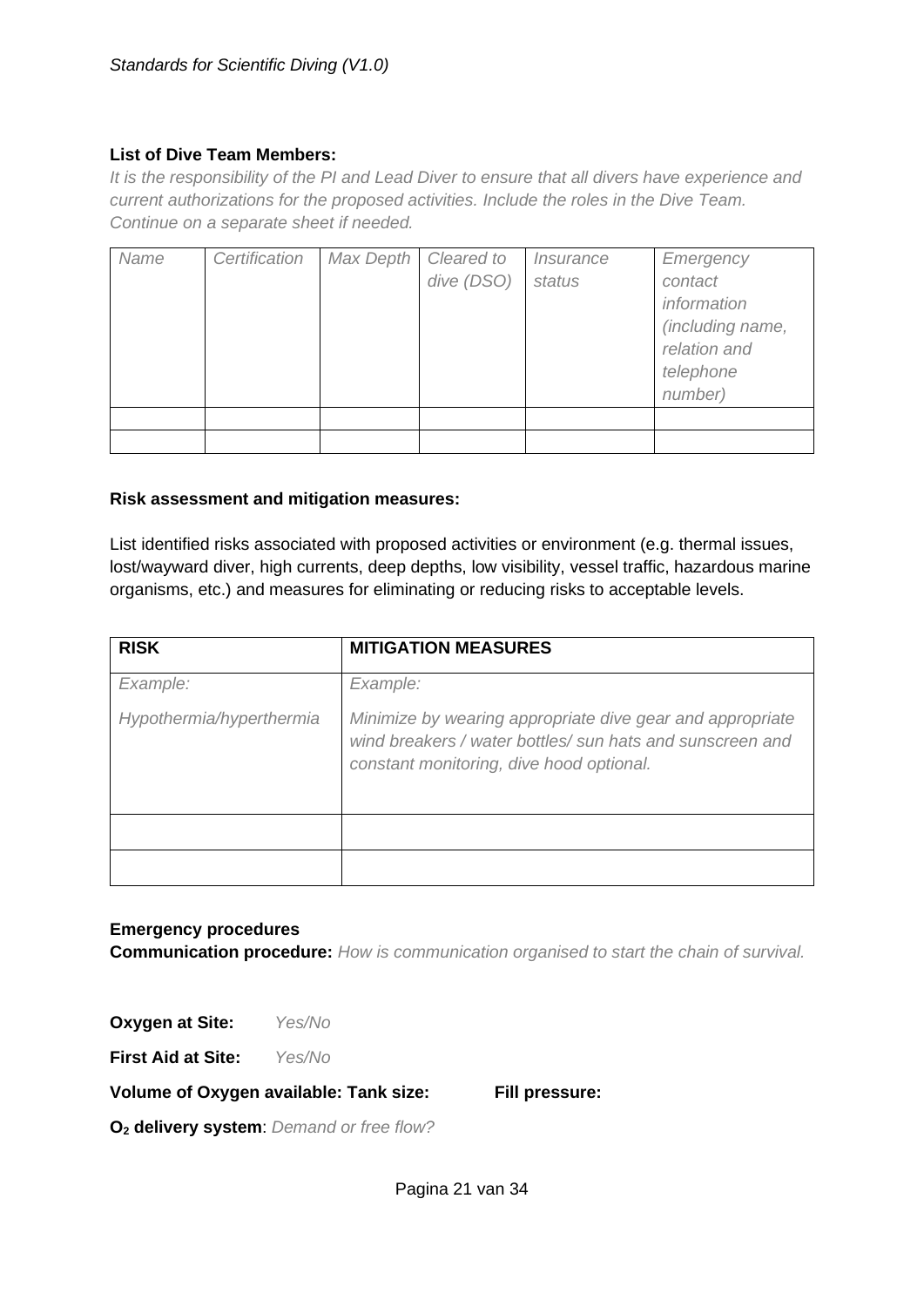**Time of O<sup>2</sup> supply:** *How long can two divers be supplied with oxygen on location?\**

\**Enough oxygen has to be available to supply two persons with 100% oxygen for the amount of time it takes to transport the persons to the next hospital/recompression chamber or for professional paramedics to arrive at the site.* 

#### **Dive Accident Management Plan**

#Project name # Dive Accident Management Plan

- I. FIRST RESPONSE
	- A. Evaluate Airway, Breathing, and Circulation (ABC's) and initiate CPR if necessary. Contact emergency medical personnel on island that an emergency has occurred.
	- B. Immediately provide the victim with oxygen at the highest partial pressure possible.
		- a. if conscious, use demand valve to deliver 100% oxygen b. if unconscious and breathing, use non-rebreather mask at 15 liters per minute
		- (lpm).
		- c. If not breathing, use pocket mask with supplemental oxygen at 15 lpm.
	- C. Maintain the victim on oxygen during the transport to emergency medical facilities or until assistance arrives. Keep the victim comfortable and supine. If able, and not experiencing an altered level of consciousness, have the victim sip water. Guard against environmental exposure, Monitor for shock and treat if present.
	- D. Secure affected diver's equipment if possible. Isolate affected gear from other equipment and leave equipment in the condition it was found. Tag equipment, "Do Not Handle".

#### II. COMMUNICATION

- A. **Divers Alert Network for medical and evacuation advice:** To be filled in for region project is diving in (Europe, North America, Asia, etc.)
- B. If necessary, begin transport to the nearest evacuation location or medical center.
- C. The dive leader will notify the Diving Safety Expert of the institute that work is performed for

#### III. TREATMENT

A victim of a pressure-related injury should be transported to a recompression chamber as soon as possible, by the most expedient means available. The victim should remain on oxygen at the highest partial pressure deliverable until arriving at the chamber or medical facility.

For relatively short transport times (a few hours), the victim may remain on oxygen without interruption. For longer transport times (many hours to days), the victim should be kept on an intermittent oxygen/air schedule to delay the onset of pulmonary oxygen toxicity. A recommended schedule is 50 minutes on oxygen, 10 minutes off. This schedule may be modified at the physician's (initial contact: MSOS or DAN) discretion. It may be necessary to keep the victim on oxygen continuously for the first couple of hours, then initiate an intermittent schedule.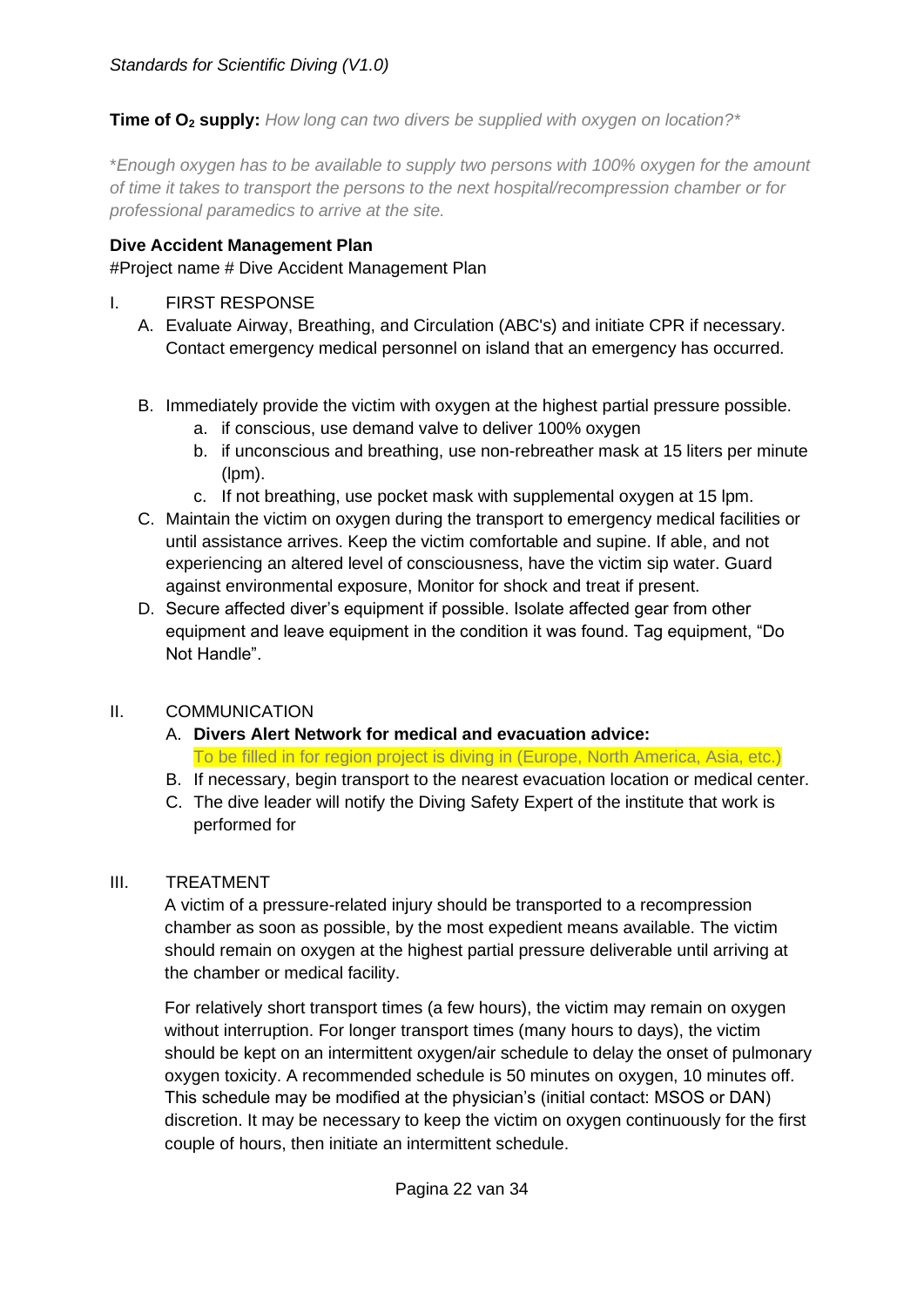For any long-term administration of oxygen at high partial pressure (greater than 0.5 ATA), the oxygen exposure must be carefully monitored and recorded. Generally, if the expected time of oxygen administration will be several days, a patient should not receive more than 10000 minutes of 100% oxygen in and single 24-hours period. Longer periods of pulmonary recovery time must be scheduled into the treatment regime.

Pulmonary oxygen toxicity is measured in Unit Pulmonary Toxic Dose (UPTD), where one minute of oxygen at 1.0 ATA (760 mmHg), is 1 UPTD. Except in the extreme lifethreatening circumstances the maximum allowable dosage of oxygen is 1440 UPTD's per 24-hour period. This amount of oxygen will result in a 10% loss of vital capacity. Any patient receiving this dose must be given a 10-12 hour recovery period before the administration of additional oxygen. When the patient arrives at a recompression chamber, the hyperbaric physician must be advised of the total amount oxygen the patient has received, as this will affect the timing and length of chamber treatment.

#### IV. HYPERBARIC FACILITES AND EVACUATION OPTIONS

#### **Nearest Medical Treatment Facility to Dive Site(s):**

*To be filled in for region project is diving in*

#### **Where is the nearest operational recompression chamber located?**

*To be filled in for region project is diving in. Is it functional: Can diving incidents be treated there?*

**Evacuation/transportation considerations:** *Transportation options to nearby facility?* 

#### **General Dive Plan Considerations:**

- Any diver has the right to refuse to dive without fear of penalty if s/he feels the conditions are unsafe or unfavorable OR the dive violates the precepts of their training
- All Dive plans MUST be based on the competency of the least experienced diver.
- An ascent rate of *9/min* to 50% of the maximum depth, a slower ascent speed of 3m/min from 50% of the maximum depth to the surface and a precautionary stop at *3m for 3- 5min* should be made for each dive.
- For all diving conducted under hazardous conditions a plan should be formulated to deal with such conditions.
- All divers using dive computers to plan dives and indicate or determine decompression status should follow the AAUS recommended dive computer guidelines.
- Plan dives conservatively and maximize surface intervals.
- A diver should wait at least **18-24 hrs** before flying or traveling to altitude (1000+ft) after any dive.
- An Emergency Plan should be reviewed for each project including the following: emergency contact information (including name, relation and telephone number) for each diver, nearest recompression chamber, nearest accessible hospital and anticipated means of transportation.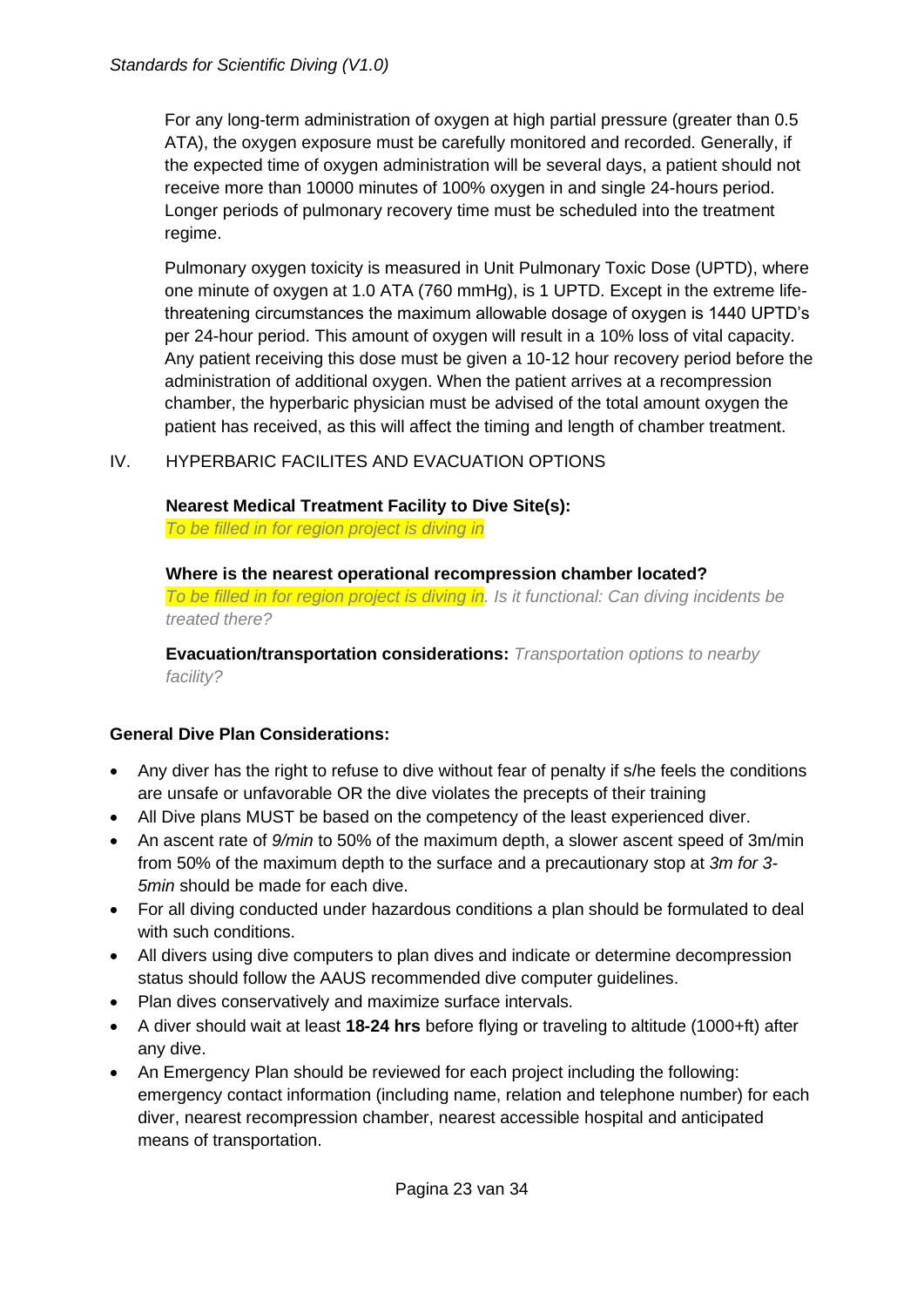#### **Diving Accident Emergency Management Plan**

A diving accident victim is any person who has been breathing compressed gas underwater regardless of depth. It is essential that emergency procedures are pre-planned and medical treatment is initiated as soon as possible. It is the responsibility of the "Lead Diver" to develop procedures for such emergencies including evacuation and medical treatment for each dive location.

#### **General Procedures:**

Explain the circumstances of the dive incident to the evacuation team, medics and physicians. Do NOT assume that they understand why 100% Oxygen may be required for the diving accident victim or that recompression treatment may be necessary.

- 1. Rescue victim and/or position so the proper procedures may be initiated.
- 2. Establish (A)irway, (B)reathing and (C)irculation as required.
- 3. Administer 100% oxygen, if appropriate (in cases of Decompression Illness or Near Drowning).
- 4. Activate the local EMS for transport to the nearest appropriate medical facility. (the local EMS will vary from site to site – it must be stated in dive plan)
- 5. Contact the Diver's Alert Network, Coast Guard, EMS or UC Travel Assistance Program.
- 6. Contact Diving Safety Officer (DSO) and Emergency Contact Person.

Divers Alert Network:

#### **24/7 Diving Emergency:**

To be filled in for region project is diving in (Europe, North America, Asia, etc.)

#### **DAN Non-Emergency Diving Questions and all other DAN services:**

To be filled in for region project is diving in (Europe, North America, Asia, etc.)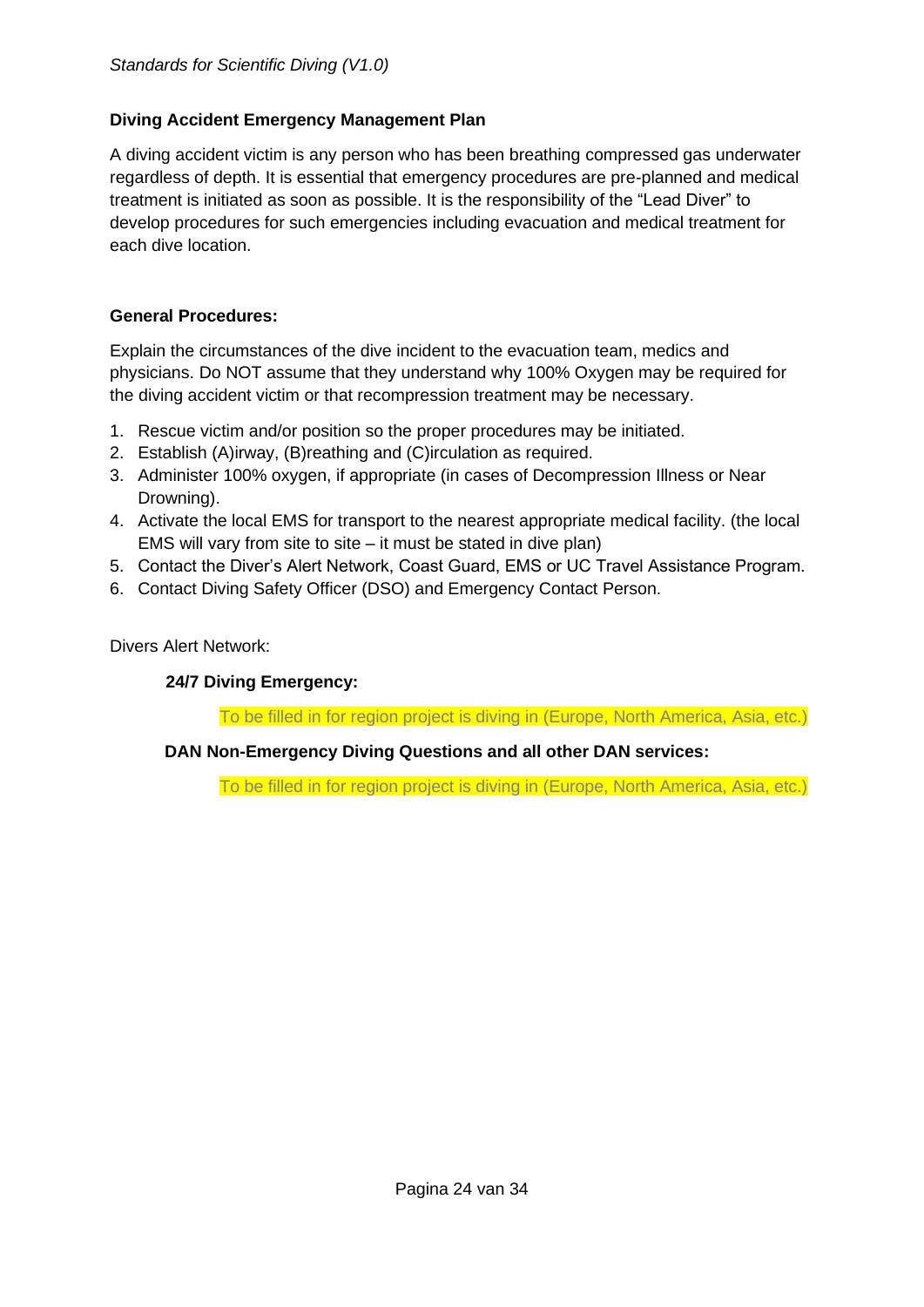#### **Signatures**

#### **Lead Diver Affidavit:**

**X** 

**\_\_\_\_\_\_\_\_\_\_\_\_\_\_\_\_\_\_\_\_\_\_\_\_\_\_\_\_\_\_\_\_\_\_\_\_\_\_\_\_\_\_\_\_\_\_ \_\_**xxxxx**\_\_\_\_\_\_\_\_\_\_\_**

#### **Signature of Lead Diver Date**

#### **Supervisor or Advisor Approval:**

*I verify the need for this project and the student or employment status of listed divers for this project is as indicated.* 

*I hereby approve the contents of this protocol as well as diving activities for which it is implemented.*

**X** 

| <b>Signature of PI, Advisor, or Supervisor</b> |               | <b>Date</b>                    |
|------------------------------------------------|---------------|--------------------------------|
| <b>Receipt Date: XXXXX</b>                     |               | <b>DSO Review Date: XXXXXX</b> |
| <b>Remarks, Conditions, Restrictions:</b>      |               |                                |
| X                                              | <b>XXXXXX</b> |                                |
| <b>Signature of DSO</b>                        |               | <b>Date</b>                    |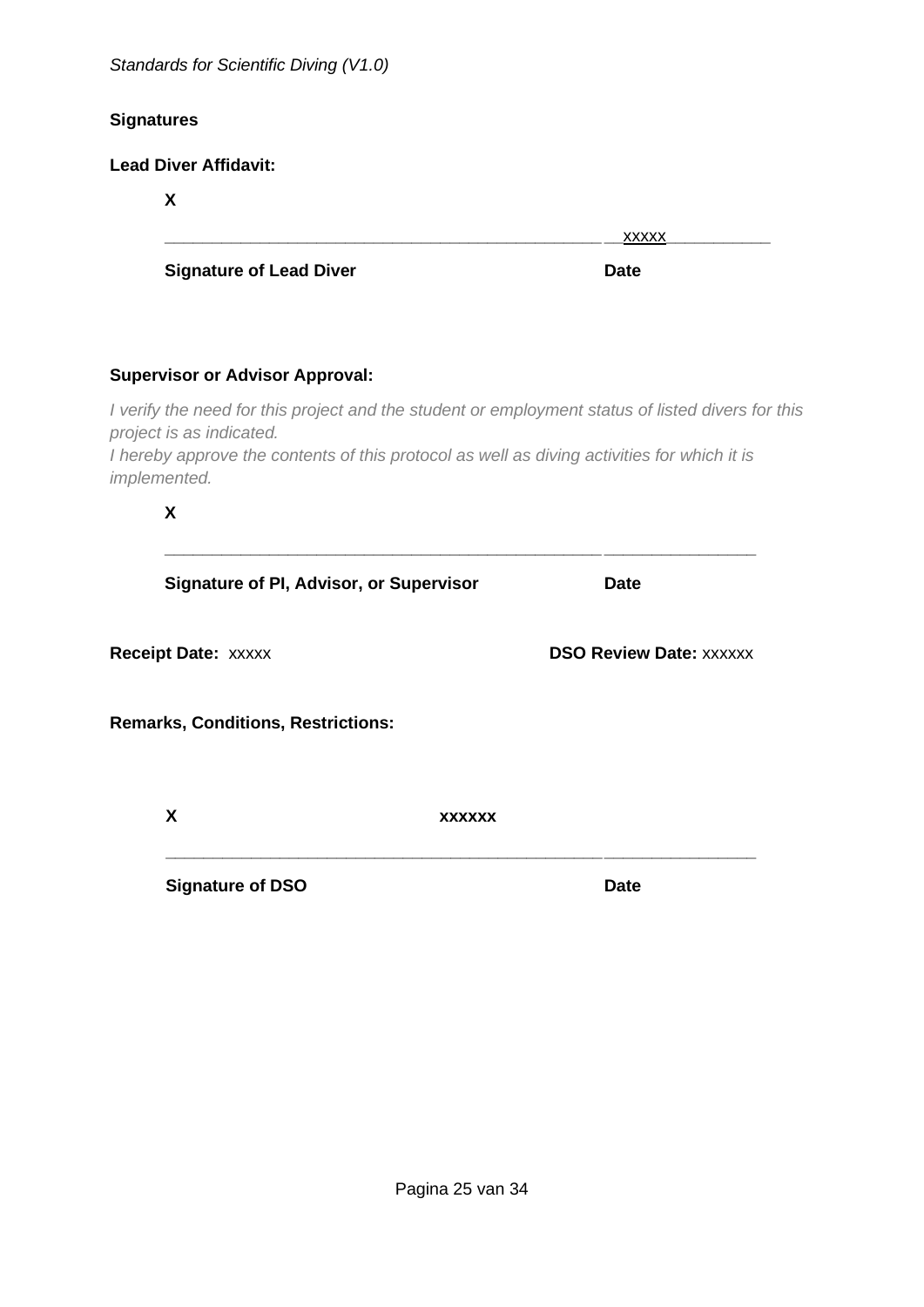#### <span id="page-25-0"></span>**DSDP-2: DIVER REGISTRATION: CERTIFICATION, MEDICAL FILE & EQUIPMENT**

*Important: The information below provides a guideline for what the form DSDP-2 should include. National forms will be formulated and evaluated in later versions of the Standards for Scientific Diving. Institute specific adjustments and requirements apply (please consult your institute-specific-addendum).* 

#### **Certification:**

**Personal information:** 

#### **Institute/Department:**

**Dive certification (s):** *Provide copies of Certification to DSO.* 

- *Level*
- *Additions*
- *Issue date*
- *Validity*
- *Optional: Show proof of having experience leading a dive group: Provide a written overview (CV) of projects and experiences in which you fulfilled the role of dive leader or gained other relevant experience e.g. having supervised dive groups in the field during a project/field course, proof of divemaster training.*

#### **Medical File**

All scientific divers must pass a medical examination by a certified Dive physician (Keuringsarts B). The proof of medical clearance to dive should be filed in the DSDP-2. The diver is responsible for maintaining these records and submit these to the DSO.

# **Equipment: Status of equipment: Details on brand/series/specification**: **Overview maintenance status:**

Provide inspection and service details, including details on authorization service points\*. E.g. Scuba cylinders and valves must have an internal and external inspection at intervals.

\*Each maintenance service must be logged, (date and nature of work performed), serial number of the item (if possible), and the name of the person or company that performed the work. The diver is responsible for maintaining these records and submit these annually to the DSO. All (rented) equipment must be used and services following the manufacturer's specifications.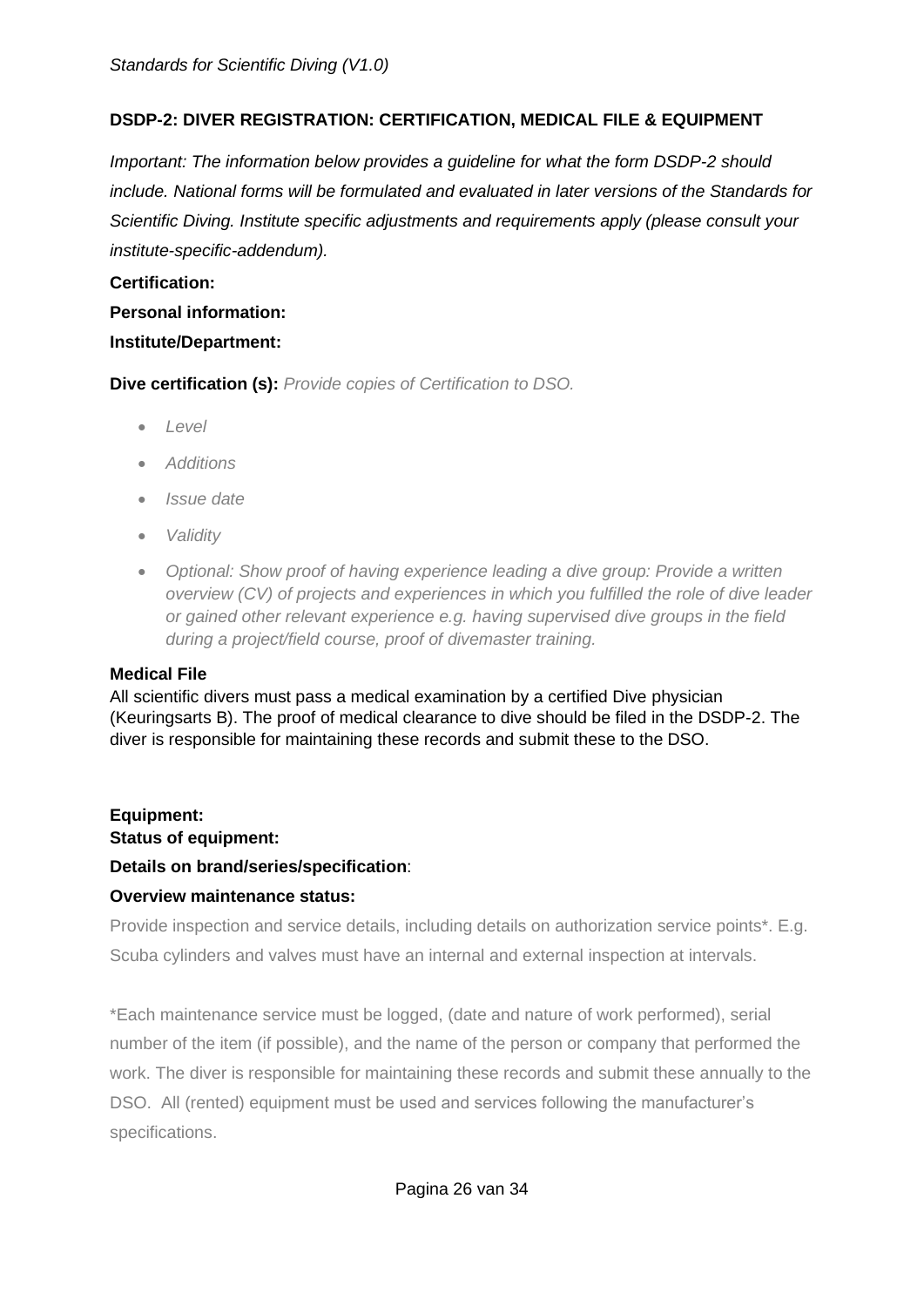*Standards for Scientific Diving (V1.0)*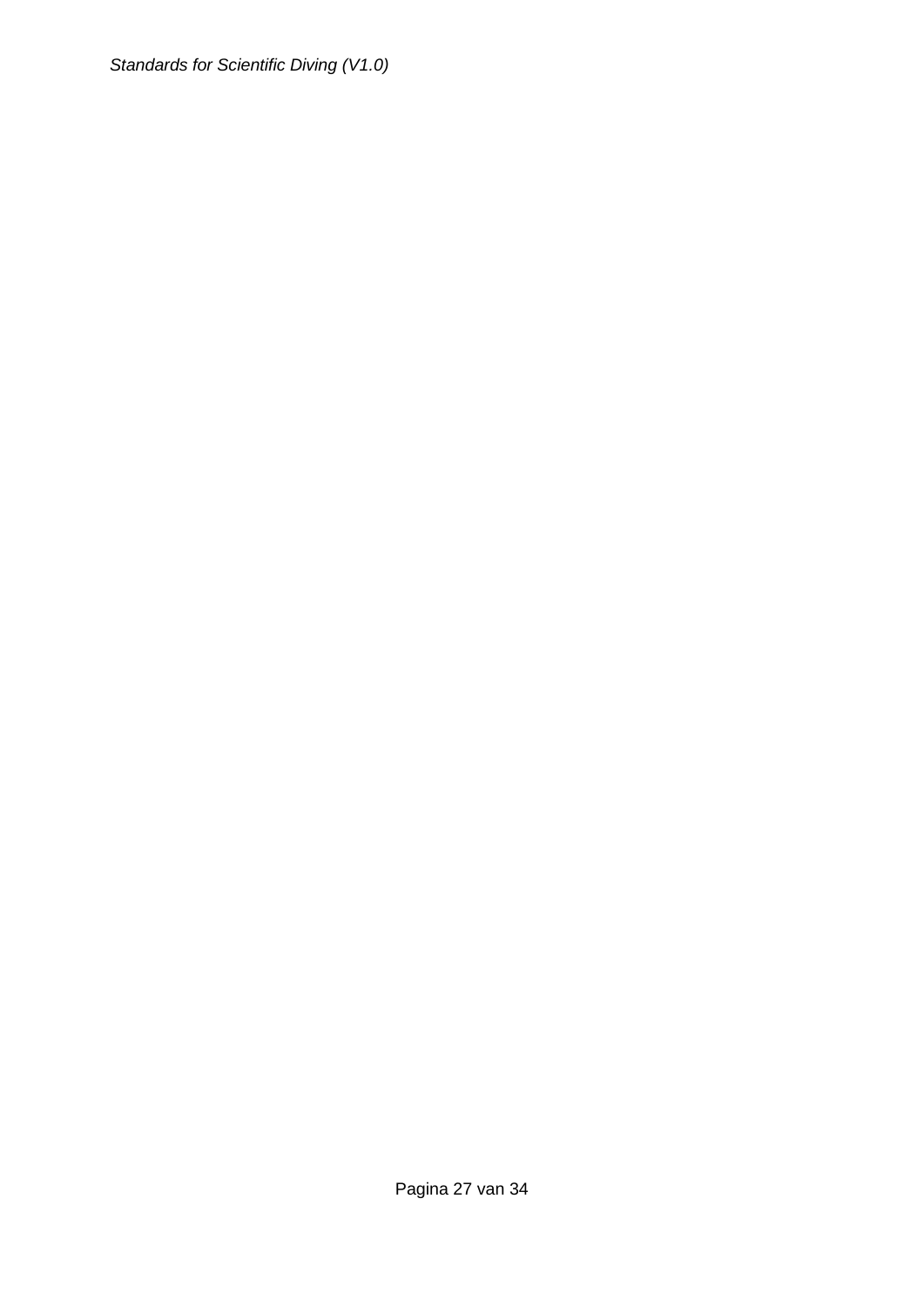## <span id="page-27-0"></span>**DSDP-3: DIVE LOG**

*Important: The information below provides a guideline for the form DSDP-3. National forms will be formulated and evaluated in later versions of the Standards for Scientific Diving. Institute specific adjustments and requirements apply (please consult your institute-specificaddendum).* 

## **The dive logs:**

The diver is responsible for maintaining these records and submit these annually to the DSO Dive logs should at minimum contain the following information for each dive:

- Name of diver and buddy
- Date, time, and location
- Diving modes used
- General nature of diving activities
- Maximum depth and dive time
- Diving tables or computers used
- Detailed report of any near or actual incidents
- *Additional information:*

*Conditions Visibility & current Temperature of the water Salt/Fresh Water Cylinders used Weight Exposure Wear Role in Dive Team Purpose of the Dive: e.g. Details on Scientific Task, Project*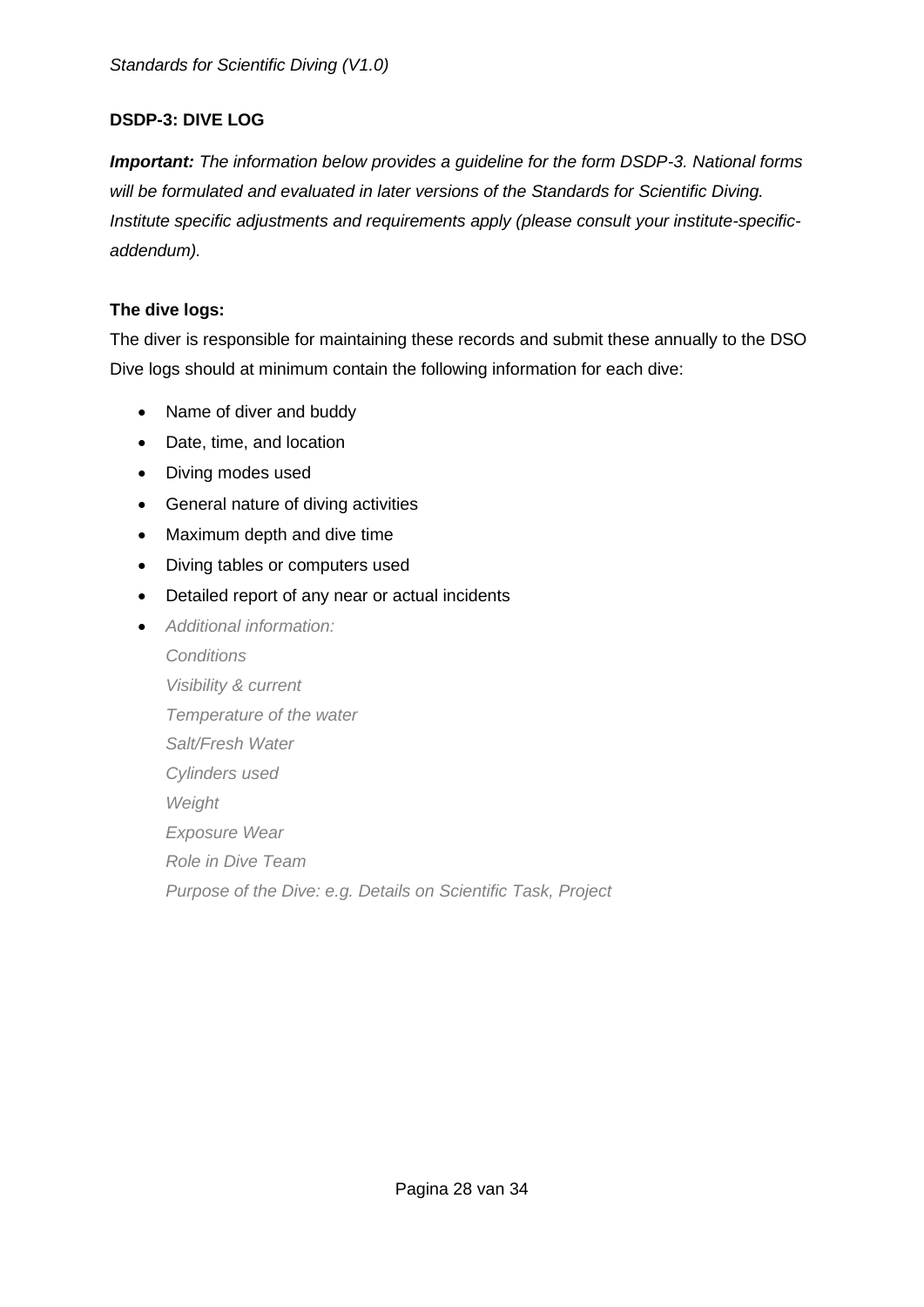# <span id="page-28-0"></span>**APPENDIX 2: DEFINITION OF TERMS**

AESD Advanced European Scientific Diver

Commercial Diver: An employee involved in tasks beyond light underwater work that are **not** part of the exemption for scientific diving. These tasks can be placing or removing heavy objects (>20 kg) underwater, using high pressure tools, inspection of pipelines and similar objects, construction, demolition, cutting or welding, or the use of explosives. In some environments, commercial certificates are specifically required such as e.g., offshore wind farms and oil and gas platforms, even if only light underwater work is performed.

| Buddy pair:                  | Two comparably equipped scuba divers in the water in constant<br>communication.                                                                                                                                                                                                                                                                                                                                                                                         |
|------------------------------|-------------------------------------------------------------------------------------------------------------------------------------------------------------------------------------------------------------------------------------------------------------------------------------------------------------------------------------------------------------------------------------------------------------------------------------------------------------------------|
| Dive computer:               | A microprocessor based device which computes a diver's theoretical<br>decompression status, in real time, by using pressure (depth) and<br>time as input to a decompression model, or set of decompression<br>tables, programmed into the device.                                                                                                                                                                                                                       |
| Dive group:                  | A dive group (aka: Dive Team) consists of at least two divers that are<br>forming a dive team/buddy pair and a dive leader who can be one of<br>the divers if an Observer is present on shore.                                                                                                                                                                                                                                                                          |
| Dive leader:                 | Certified scientific diver with experience and training to conduct the<br>diving operation                                                                                                                                                                                                                                                                                                                                                                              |
| Dive site:                   | Physical location of a diver during a dive.                                                                                                                                                                                                                                                                                                                                                                                                                             |
| Dive team:                   | see: Dive Group                                                                                                                                                                                                                                                                                                                                                                                                                                                         |
| Diver:                       | A person who stays underwater for long periods by carrying a supply<br>of compressed gas.                                                                                                                                                                                                                                                                                                                                                                               |
| Diving Control Board (DCB):  | Group of individuals who act as the official representative of the<br>membership organization in matters concerning the Scientific Diving<br>program.                                                                                                                                                                                                                                                                                                                   |
| Diving Safety Officer (DSO): | Individual responsible for the safe conduct of the Scientific Diving<br>program of the membership organization                                                                                                                                                                                                                                                                                                                                                          |
|                              | Dive insurance Additional insurance complementing standard accident and liability<br>insurances provided by the employer. This Dive insurance specifically<br>covers emergency support related to scientific diving, e.g. Dive Alert<br>Network (DAN) insurance. ESD: European Scientific Diver. An ESD<br>certificate can be issued by a representative of an ESDP member<br>state. Requirements for applying for the ESD qualification can be<br>found in Appendix 3. |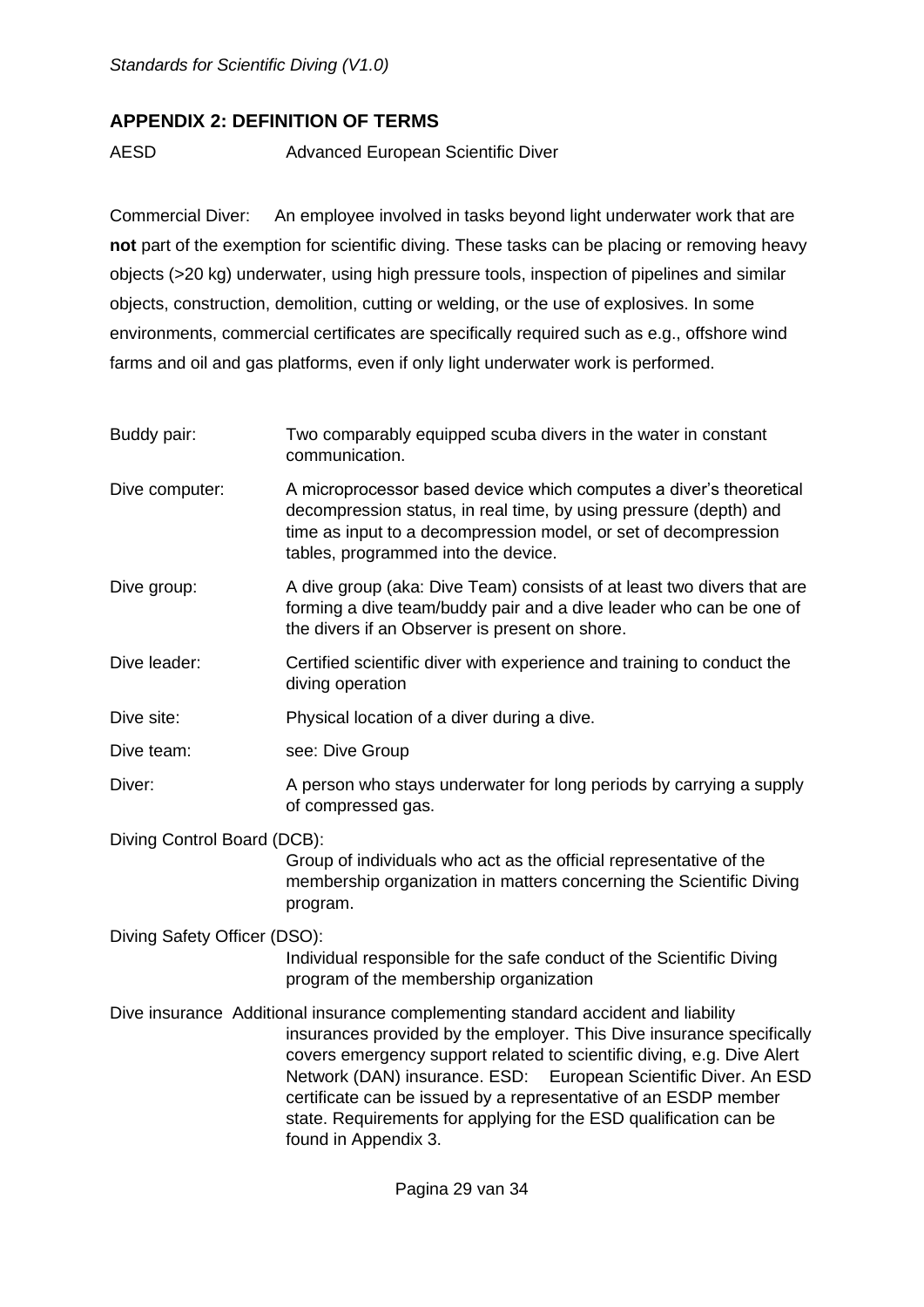.

| Observer:                | The Observer ensures that divers return from their dives at priorly<br>agreed times. The Observer does not partake in diving activities and<br>is foremost responsible for starting emergency procedures in cases<br>divers do not return or surface and coordinate with others in case<br>activities in the vicinity of diving operations unfold that are likely to<br>interfere with diving operations. The observer possesses a current<br>certification of having successfully followed a course in basic rescue<br>techniques relevant to SCUBA diving emergencies (diving first aid,<br>including cardio-pulmonary resuscitation (CPR) and oxygen<br>administration). |
|--------------------------|-----------------------------------------------------------------------------------------------------------------------------------------------------------------------------------------------------------------------------------------------------------------------------------------------------------------------------------------------------------------------------------------------------------------------------------------------------------------------------------------------------------------------------------------------------------------------------------------------------------------------------------------------------------------------------|
| Nitrox:                  | Any gas mixture comprised predominately of nitrogen and oxygen,<br>most frequently containing between 22% and 40% oxygen. Also be<br>referred to as Enriched Air Nitrox, abbreviated EAN.                                                                                                                                                                                                                                                                                                                                                                                                                                                                                   |
| <b>Scientific Diver:</b> | Scientific divers are scientists or scientists-in-training that observe<br>and gather scientific data while SCUBA-diving.                                                                                                                                                                                                                                                                                                                                                                                                                                                                                                                                                   |
| SCUBA diving:            | SCUBA Self Contained Underwater Breathing Apparatus. Type of<br>diving whereby divers use breathing equipment that is completely<br>independent of a surface gas supply.                                                                                                                                                                                                                                                                                                                                                                                                                                                                                                    |
| Employer:                | An employer is ultimately responsible for all diving activities taking part                                                                                                                                                                                                                                                                                                                                                                                                                                                                                                                                                                                                 |
|                          | under its auspices by its employees and students. An employer shall                                                                                                                                                                                                                                                                                                                                                                                                                                                                                                                                                                                                         |
|                          | minimize the risks associated with diving activities (1) by endorsing the                                                                                                                                                                                                                                                                                                                                                                                                                                                                                                                                                                                                   |
|                          | guidelines and procedures in this document, (2) pay for all costs                                                                                                                                                                                                                                                                                                                                                                                                                                                                                                                                                                                                           |
|                          | associated with obtaining, maintaining, or servicing dive gear, (3) pay                                                                                                                                                                                                                                                                                                                                                                                                                                                                                                                                                                                                     |
|                          | for medical exams to ensure employees are fit to dive, (4) provide                                                                                                                                                                                                                                                                                                                                                                                                                                                                                                                                                                                                          |
|                          | accident and liability insurances for those conducting research diving                                                                                                                                                                                                                                                                                                                                                                                                                                                                                                                                                                                                      |
|                          | under its auspices and (5) cover costs associated with all training that                                                                                                                                                                                                                                                                                                                                                                                                                                                                                                                                                                                                    |
|                          | might be necessary to safely conducting Scientific Diving projects,                                                                                                                                                                                                                                                                                                                                                                                                                                                                                                                                                                                                         |
|                          | including medical training.                                                                                                                                                                                                                                                                                                                                                                                                                                                                                                                                                                                                                                                 |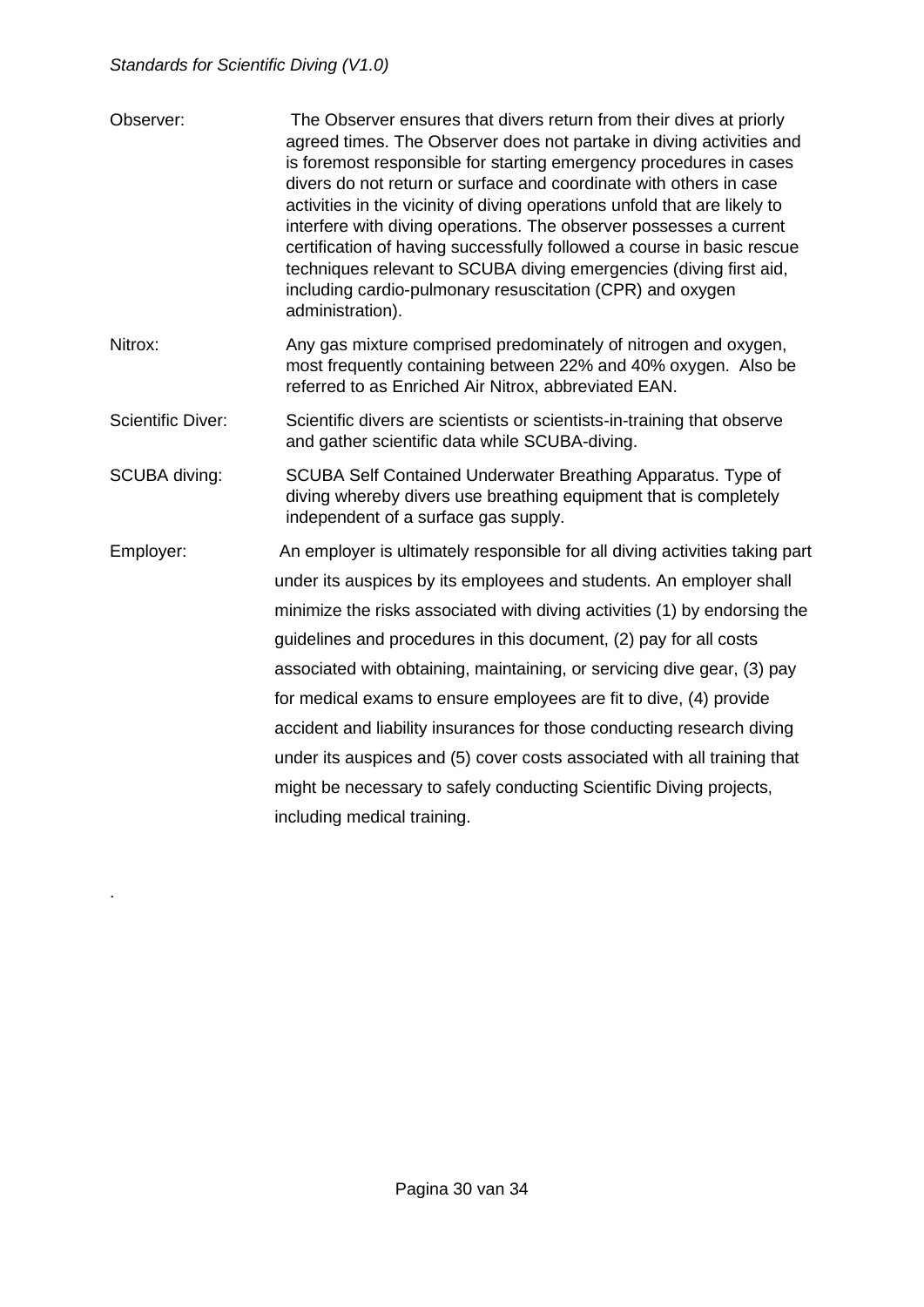# <span id="page-30-0"></span>**APPENDIX 3: EUROPEAN PANEL FOR OCCUPATIONAL SCIENTIFIC DIVING STANDARDS**

#### **ESD – European Scientific Diver level of competency**

The ESD must show proof of basic theoretical knowledge and a basic understanding of:

- Diving physics and physiology, the causes and effects of diving related illnesses and disorders and their management.
- The specific problems associated with diving to and beyond 20m, calculations of air requirements, correct use of decompression tables.
- Equipment, including personal dive computers and guidelines as to their safe use.
- Emergency procedures and diving casualty management.
- Principles of dive planning.
- Legal aspects and responsibilities relevant to Scientific Diving in Europe and elsewhere.

Be fully competent with/in:

- Diving first aid, including cardio-pulmonary resuscitation (CPR) and oxygen administration to diving casualties.
- SCUBA rescue techniques and management of casualties.
- The use and user maintenance of appropriate SCUBA diving equipment.

Be fully competent with:

- Search methods.
- Survey methods, both surface and sub-surface, capable of accurately locating and marking objects and sites.
- The basic use of airbags and airlifts for controlled lifts, excavations and sampling.
- Basic rigging and rope work, including the construction and deployment of transacts and search grids.
- Underwater navigation methods using suitable techniques.
- Recording techniques.
- Acting as surface tender for a roped diver.
- Sampling techniques appropriate to the scientific discipline being pursued.
- Show proof of having undertaken 70 open water dives, to include a minimum of:
- 20 dives with a scientific task of work supervised by a recognized research institution, such as listed above.
- 15 dives deeper than 15m of which of 5 dives deeper than 25m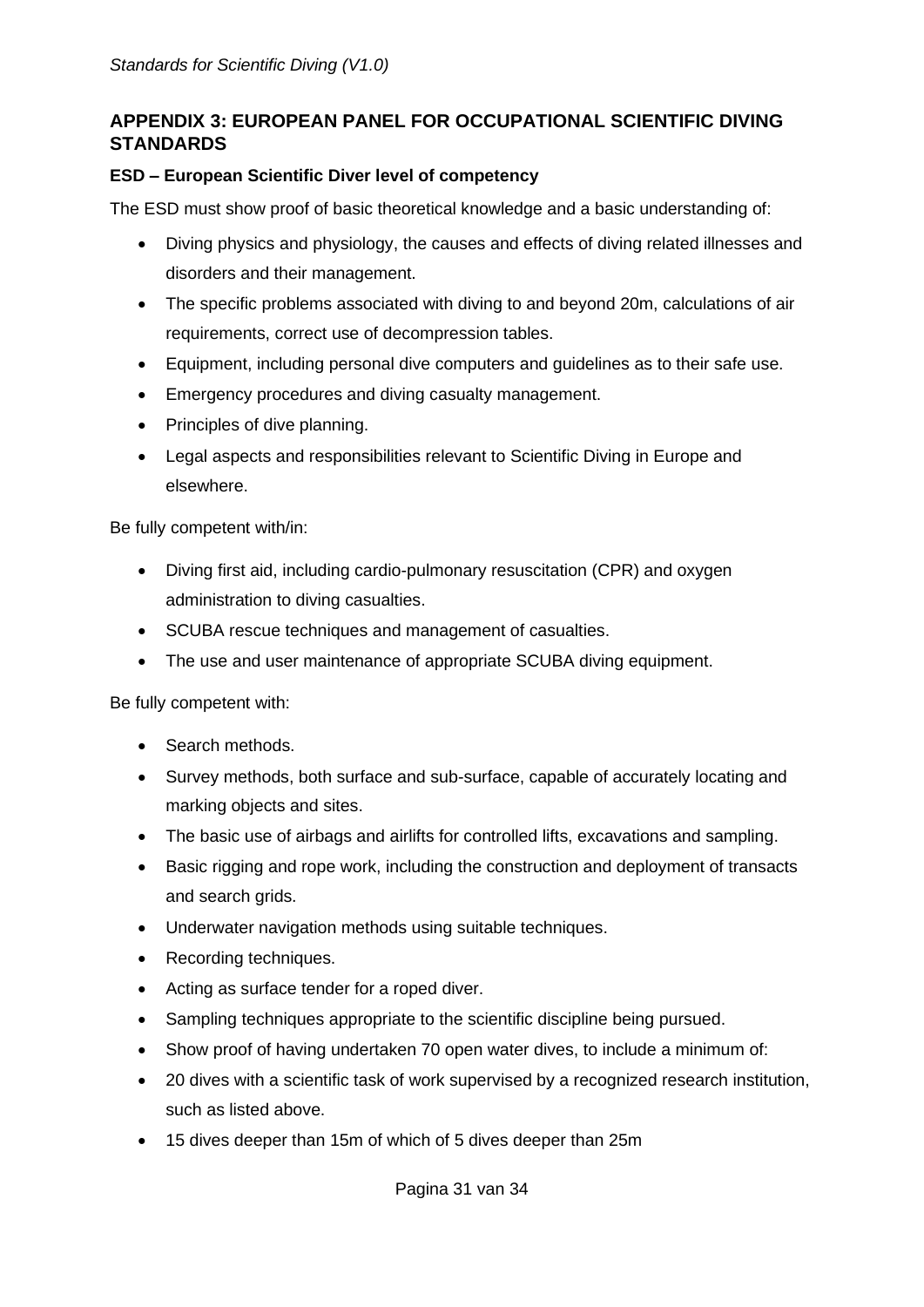• 12 dives in the last 12 months, including at least 6 with a scientific task of work.

All evidence must be recorded in nationally acceptable logs, countersigned by suitably qualified persons. None of the above precludes the possible requirement for a practical or theoretical demonstration of any or all of the points shown.

#### **AESD – Advanced European Scientific Diver level of competency.**

The AESD must show proof of basic theoretical knowledge and a basic understanding of:

- Diving physics and physiology, the causes and effects of diving related illnesses and disorders and their management.
- The specific problems associated with diving to and beyond 20m, calculations of air requirements, correct use of decompression tables.
- Equipment, including personal dive computers and guidelines as to their safe use.
- Emergency procedures and diving casualty management.
- Principles of dive planning.
- Legal aspects and responsibilities relevant to Scientific Diving in Europe and elsewhere.
- Dive project planning.

Be fully competent with/in:

- Diving first aid, including cardio-pulmonary resuscitation (CPR) and oxygen administration to diving casualties.
- SCUBA rescue techniques and management of casualties.
- The use and user maintenance of appropriate SCUBA diving equipment including dry suits and full-face masks.

Be fully competent with:

- Search methods.
- Survey methods, both surface and sub-surface, capable of accurately locating and marking objects and sites.
- The basic use of airbags and airlifts for controlled lifts, excavations and sampling.
- Basic rigging and rope work, including the construction and deployment of transacts and search grids.
- Underwater navigation methods using suitable techniques.
- Recording techniques.
- Acting as surface tender for a roped diver.
- Pagina 32 van 34 • Sampling techniques appropriate to the scientific discipline being pursued.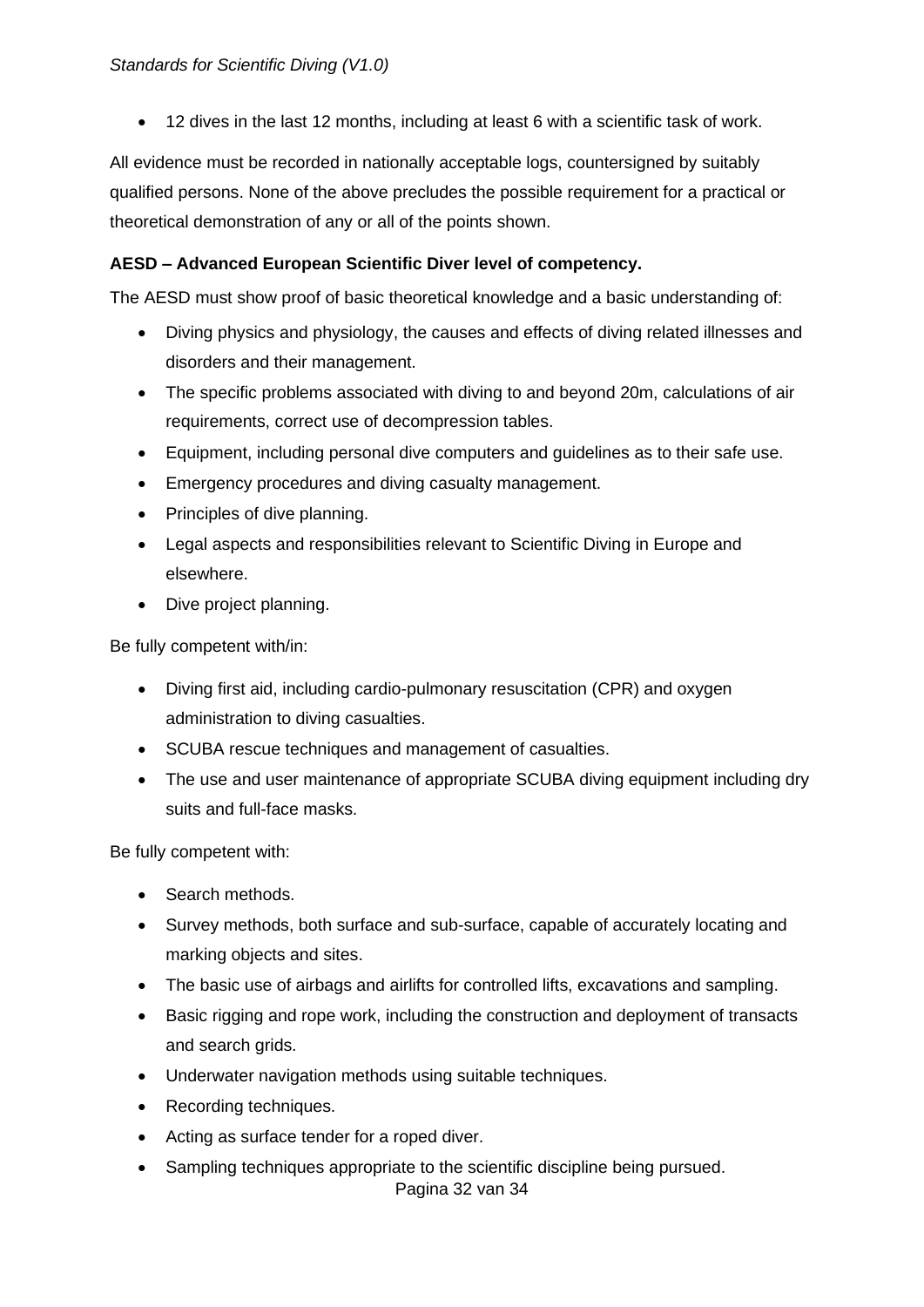- Show proof of having undertaken 100 open water dives, to include a minimum of:
- 50 dives with a scientific task of work supervised by a recognized research institution, such as listed above.
- 10 dives between 20m and 29m.
- 10 dives between 29m and the national limit.
- 12 dives in the last 12 months, including at least 6 with a scientific task of work.
- 20 dives in adverse conditions, such as currents, cold water, or moving water.
- 20 dives as an in-water dive leader.

All evidence must be recorded in nationally acceptable logs, countersigned by suitably qualified persons. None of the above precludes the possible requirement for a practical or theoretical demonstration of any or all of the points shown.